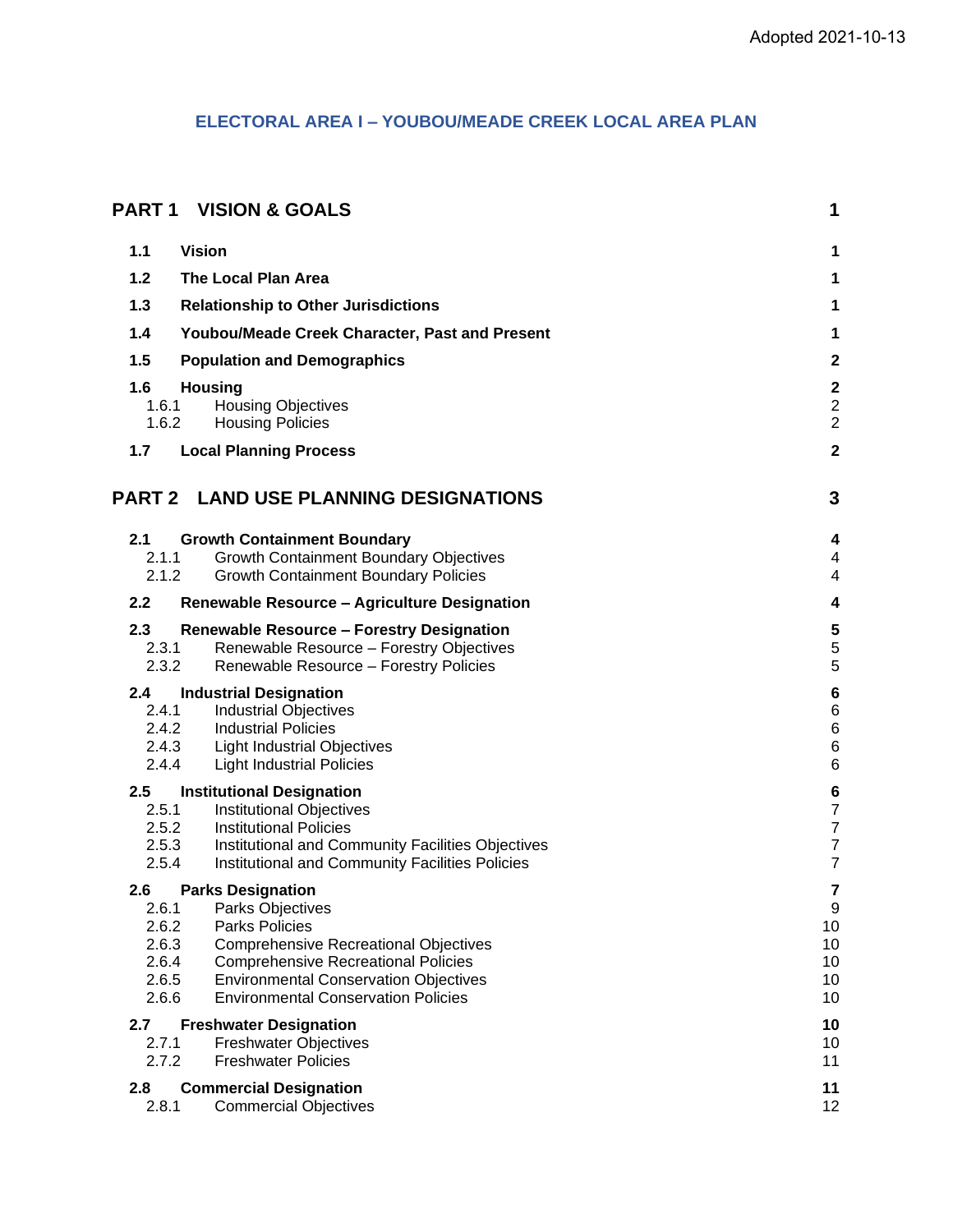| 3.2                      | <b>Performance Measures</b>                                                      | 21       |
|--------------------------|----------------------------------------------------------------------------------|----------|
| 3.1                      | Monitoring and Review of the Plan                                                | 21       |
| <b>PART 3</b>            | <b>IMPLEMENTATION AND EVALUATION</b>                                             | 21       |
| 2.12<br>2.12.1<br>2.12.2 | Heritage<br><b>Heritage Objectives</b><br><b>Heritage Policies</b>               | 20<br>20 |
| 2.11.2                   | Roads and Servicing Policies                                                     | 20<br>20 |
| 2.11<br>2.11.1           | <b>Roads and Servicing</b><br>Roads and Servicing Objectives                     | 18<br>19 |
| 2.10                     | <b>Settlement Nodes</b>                                                          | 18       |
| 2.9.26                   | Village Core Policies                                                            | 18       |
| 2.9.25                   | <b>Village Core Objectives</b>                                                   | 18       |
| 2.9.24                   | <b>Suburban Residential Policies</b>                                             | 18       |
| 2.9.23                   | Suburban Residential Objectives                                                  | 18       |
| 2.9.22                   | <b>Residential E Policies</b>                                                    | 18       |
| 2.9.20<br>2.9.21         | <b>Residential D Policies</b><br><b>Residential E Objectives</b>                 | 18       |
| 2.9.19                   | <b>Residential D Objectives</b>                                                  | 17<br>17 |
| 2.9.18                   | <b>Residential C Policies</b>                                                    | 17       |
| 2.9.17                   | <b>Residential C Objectives</b>                                                  | 17       |
| 2.9.16                   | <b>Residential B Policies</b>                                                    | 17       |
| 2.9.15                   | <b>Residential B Objectives</b>                                                  | 17       |
| 2.9.14                   | <b>Residential A Policies</b>                                                    | 17       |
| 2.9.13                   | <b>Residential A Objectives</b>                                                  | 17       |
| 2.9.11<br>2.9.12         | <b>Urban Residential Objectives</b><br><b>Urban Residential Policies</b>         | 17       |
| 2.9.10                   | <b>Manufactured Home Park Policies</b>                                           | 17<br>17 |
| 2.9.9                    | Manufactured Home Park Objectives                                                | 16       |
| 2.9.8                    | <b>Lakefront Residential Policies</b>                                            | 16       |
| 2.9.7                    | <b>Lakefront Residential Objectives</b>                                          | 16       |
| 2.9.6                    | Bald Mountain Peninsula Comprehensive Development Policies                       | 16       |
| 2.9.5                    | Bald Mountain Peninsula Comprehensive Development Objectives                     | 16       |
| 2.9.4                    | Bald Mountain Lakefront Cottage Residential Policies                             | 16       |
| 2.9.3                    | Bald Mountain Lakefront Cottage Residential Objectives                           | 16       |
| 2.9.2                    | <b>Residential Policies</b>                                                      | 15       |
| 2.9<br>2.9.1             | <b>Residential Designation</b><br><b>Residential Objectives</b>                  | 13<br>15 |
| 2.8.12                   | <b>Waterfront Commercial Policies</b>                                            | 13       |
| 2.8.11                   | <b>Waterfront Commercial Objectives</b>                                          | 13       |
| 2.8.10                   | <b>Tourist Commercial Policies</b>                                               | 13       |
| 2.8.9                    | <b>Tourist Commercial Objectives</b>                                             | 13       |
| 2.8.8                    | <b>Service Commercial Policies</b>                                               | 12       |
| 2.8.7                    | Service Commercial Objectives                                                    | 12       |
| 2.8.6                    | Neighbourhood Pub Commercial Objectives<br>Neighbourhood Pub Commercial Policies | 12       |
| 2.8.4<br>2.8.5           | <b>Local Commercial Policies</b>                                                 | 12<br>12 |
| 2.8.3                    | <b>Local Commercial Objectives</b>                                               | 12       |
| 2.8.2                    | <b>Commercial Policies</b>                                                       | 12       |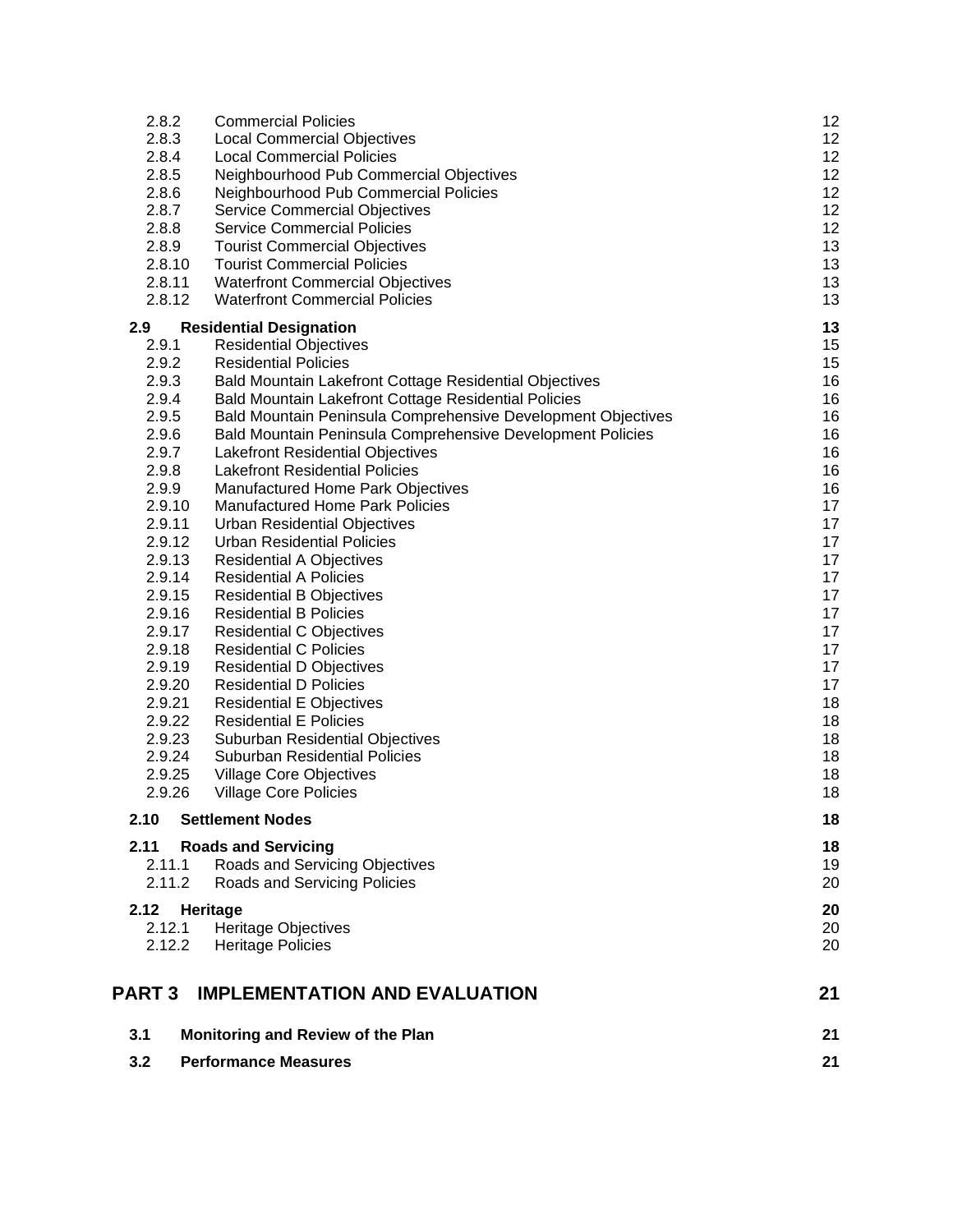| <b>LIST OF TABLES</b>  | 24 |
|------------------------|----|
| <b>LIST OF FIGURES</b> | 24 |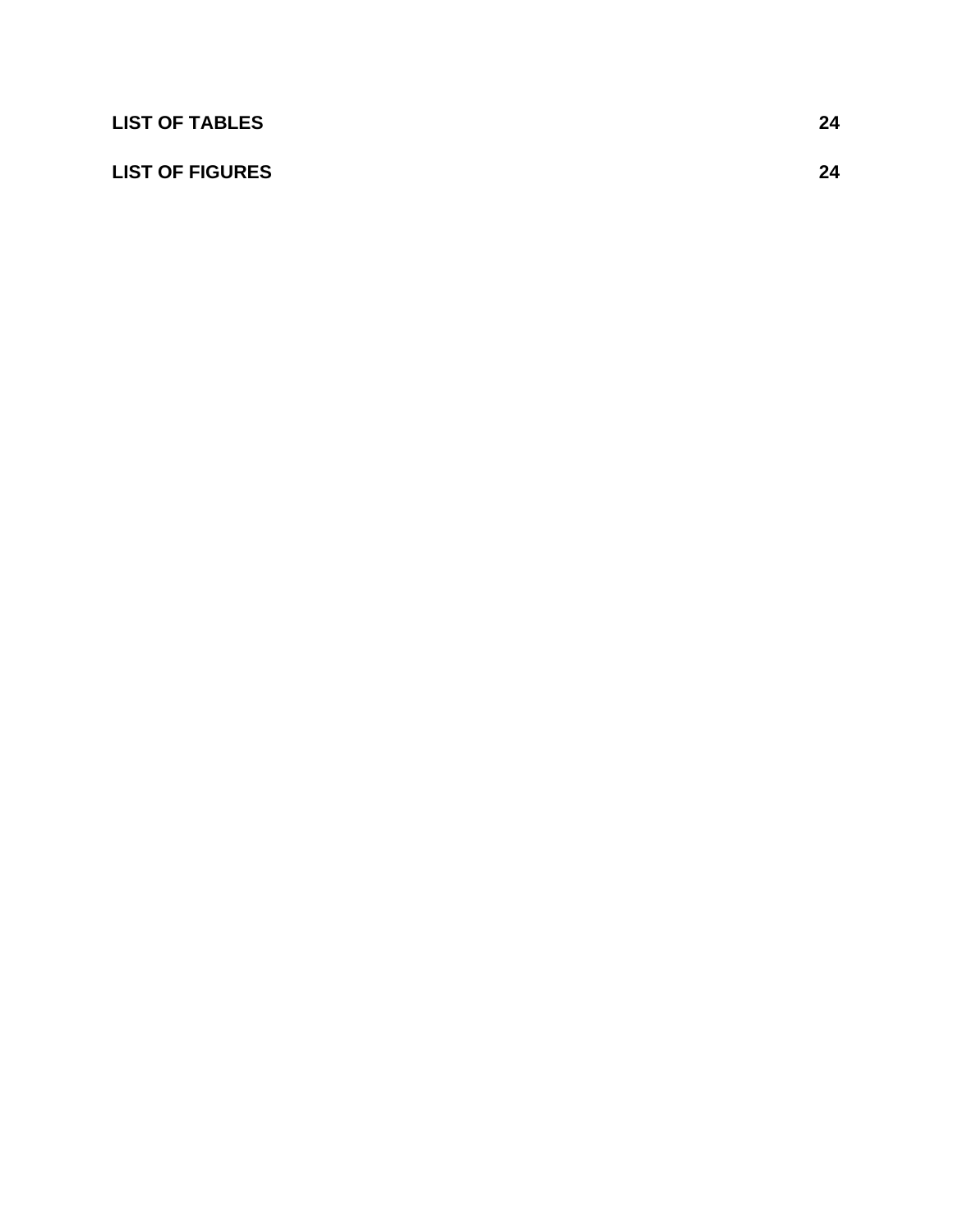## <span id="page-3-0"></span>**PART 1 VISION & GOALS**

### <span id="page-3-1"></span>**1.1 Vision**

The vision statement in the Cowichan Valley Regional District (CVRD) Official Community Plan for the Electoral Areas (OCP) describes the Cowichan Valley as the regional board imagines it in the year 2050:

*The Cowichan Valley in 2050 enjoys a vibrant, diverse and sustainable economy, natural environment and society in a resilient community that has adapted effectively to climatic, technological and other change.*

This regional vision represents a composite of the separate vision statements included in each of the nine local area plans (LAP) for the CVRD's electoral areas and villages. These include the vision for the future of the Youbou/Meade Creek community:

*Youbou/Meade Creek is an enhanced liveable rural residential community with a supported rich resource base characterized by competing harmonious land uses*  where residents wish to retain the diverse natural environment and recreational *lands.*

### <span id="page-3-2"></span>**1.2 The Local Plan Area**

The local plan area includes all of electoral area I of the Cowichan Valley Regional District within the southeast quadrant of Vancouver Island. Encompassing approximately 50,523 hectares (ha) or 124,844 acres (ac) of land area and 4,036 ha (9,974 ac) of water area, electoral area I is one of two western electoral areas. The plan area includes the unincorporated community of Youbou.

### <span id="page-3-3"></span>**1.3 Relationship to Other Jurisdictions**

Electoral area I falls in the western portion of the Cowichan Valley Regional District in the southern half of Vancouver Island.

In relation to other jurisdictions, the plan area is bound on the south by electoral area F and the Town of Lake Cowichan, on the east by the electoral area F, on the north by electoral area G and the Regional District of Nanaimo, and on the west by the Alberni-Clayoquot Regional District. First Nations reserves are outside the jurisdiction of the OCP.

#### <span id="page-3-4"></span>**1.4 Youbou/Meade Creek Character, Past and Present**

The plan area has a diverse natural environment that includes wetlands, streams and rivers, rocky bluffs, valleys, diverse lakeshores and steep mountainous areas. These areas provide critical habitat for a wide variety of fish, bird, other wildlife and plant species, and provide the basis for the high quality of life for area residents. The rich resource land base is also characterized by competing land uses, including residential, commercial, industrial, institutional, forestry, fisheries, mining and recreational uses. While all forms of human activity have some impact on the natural environment of the region, the challenge is to ensure that land uses occur in such a way that respects and preserves natural ecosystems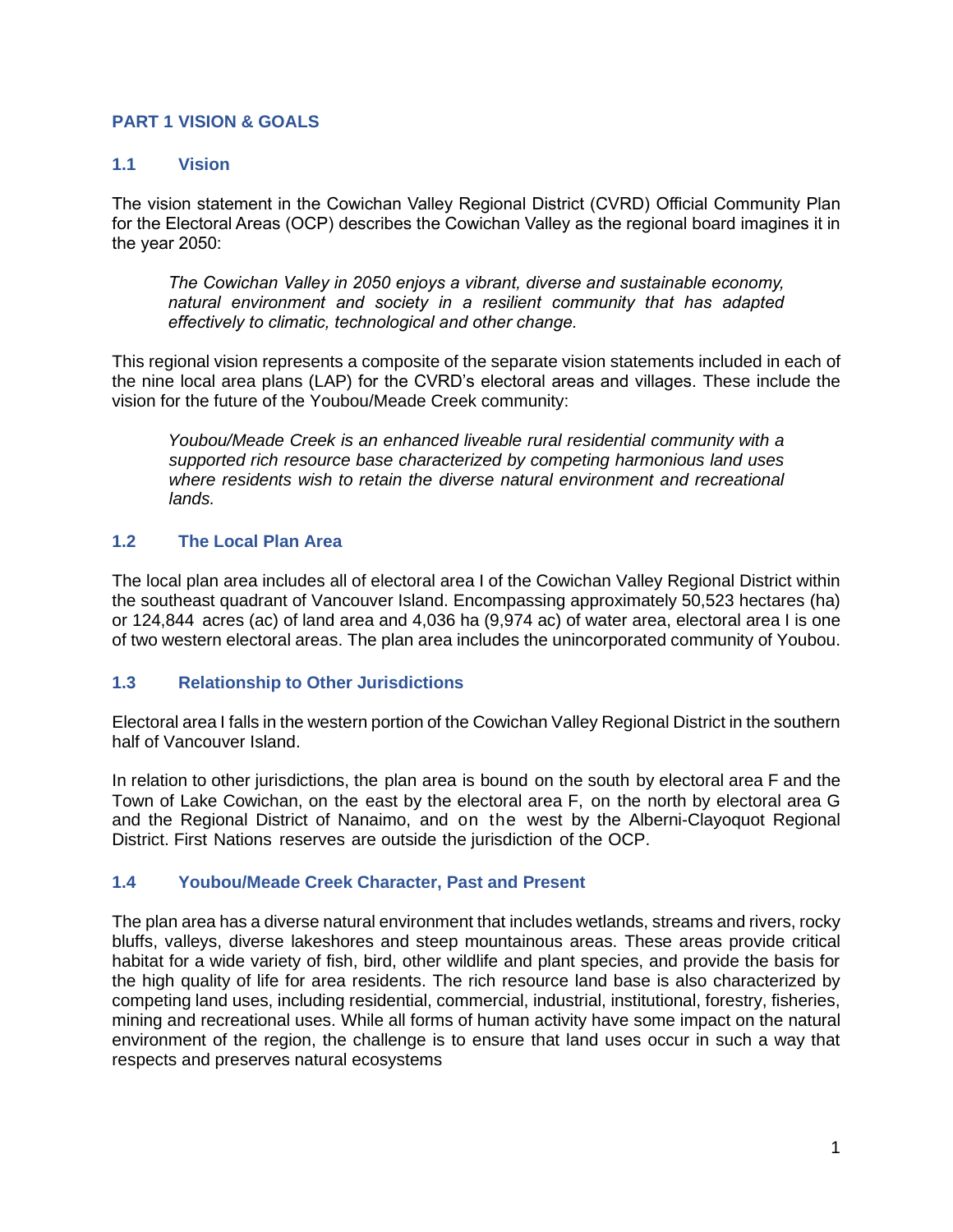# <span id="page-4-0"></span>**1.5 Population and Demographics**

Appendix I to the OCP includes the harmonized population, housing and employment projections from all LAPs. The Modernized Official Community Plan for the Electoral Areas (MOCP) and LAPs will include regional, sub-regional and electoral area projections. These projections are an important consideration in the development of LAPs.

### <span id="page-4-1"></span>**1.6 Housing**

Existing housing projections are included in the OCP as Appendix I. Housing projections will be updated concurrently with population and employment projections.

### <span id="page-4-2"></span>1.6.1 Housing Objectives

*To be considered in the modernization*.

#### <span id="page-4-3"></span>1.6.2 Housing Policies

*To be considered in the modernization.*

### <span id="page-4-4"></span>**1.7 Local Planning Process**

The OCP includes the local planning process for the harmonization of all LAPs. All nine LAPs are being harmonized through the creation of the OCP, which includes each LAP in Schedule B.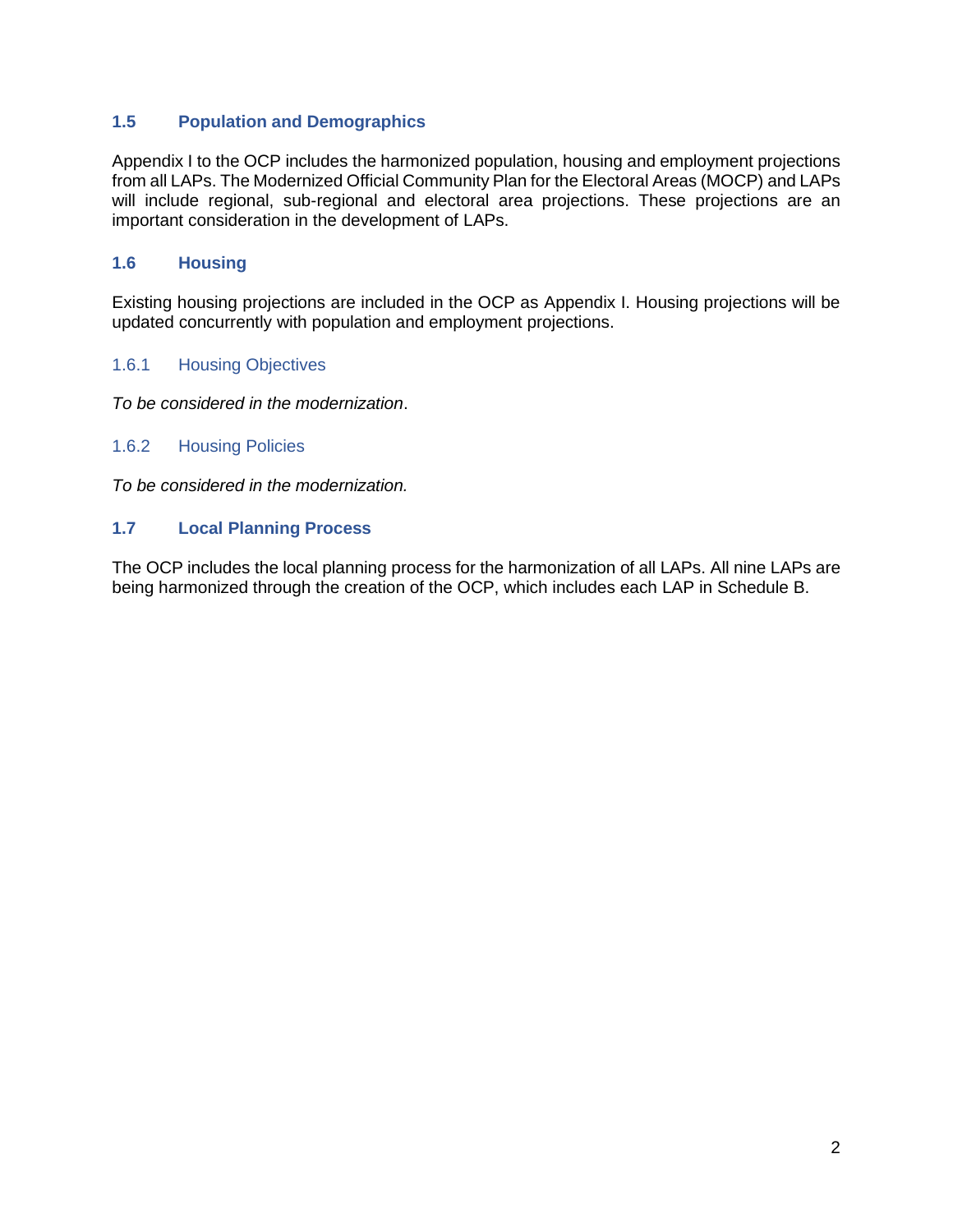# <span id="page-5-0"></span>**PART 2 LAND USE PLANNING DESIGNATIONS**

All future development must be consistent with the objectives and policies of the OCP and the area I Youbou/Meade Creek LAP. The regional land use designations are intended to reflect electoral area and regional commitments and aspirations. Both the regional designations and the LAP designations should be considered.

Except as shown on the Land Use Designation maps, (see Schedule L, LI1 map series) land use designations generally follow parcel boundaries, and though not shown on the maps, the land use designations extend to the centre line of adjacent roads. Where land use designations split parcels, the boundary will be considered approximate.

Symbol Legend:

- Designations in both the OCP, Part 4 and area I Youbou/Meade Creek LAP
	- › Designations in the area I Youbou/Meade Creek LAP
- Renewable Resource Forestry
- **Industrial** 
	- › Light Industrial
- **Institutional** 
	- › Institutional and Community Facilities
- Parks
	- › Comprehensive Recreational
	- › Environmental Conservation
- Freshwater
- **Commercial** 
	- › Local Commercial
	- › Neighbourhood Pub Commercial
	- › Service Commercial
	- › Tourist Commercial
	- › Waterfront Commercial
- Residential
	- › Future Development
	- › Bald Mountain Lakefront Cottage Residential
	- › Bald Mountain Peninsula Comprehensive Development
	- › Lakefront Residential
	- › Manufactured Home Park
	- › Residential A
	- › Residential B
	- › Residential C
	- › Residential D
	- › Residential E
	- › Suburban Residential
	- › Urban Residential
	- › Village Core
	- › Public Utility
- Settlement Nodes
- Roads and Servicing
- Temporary Use
- Heritage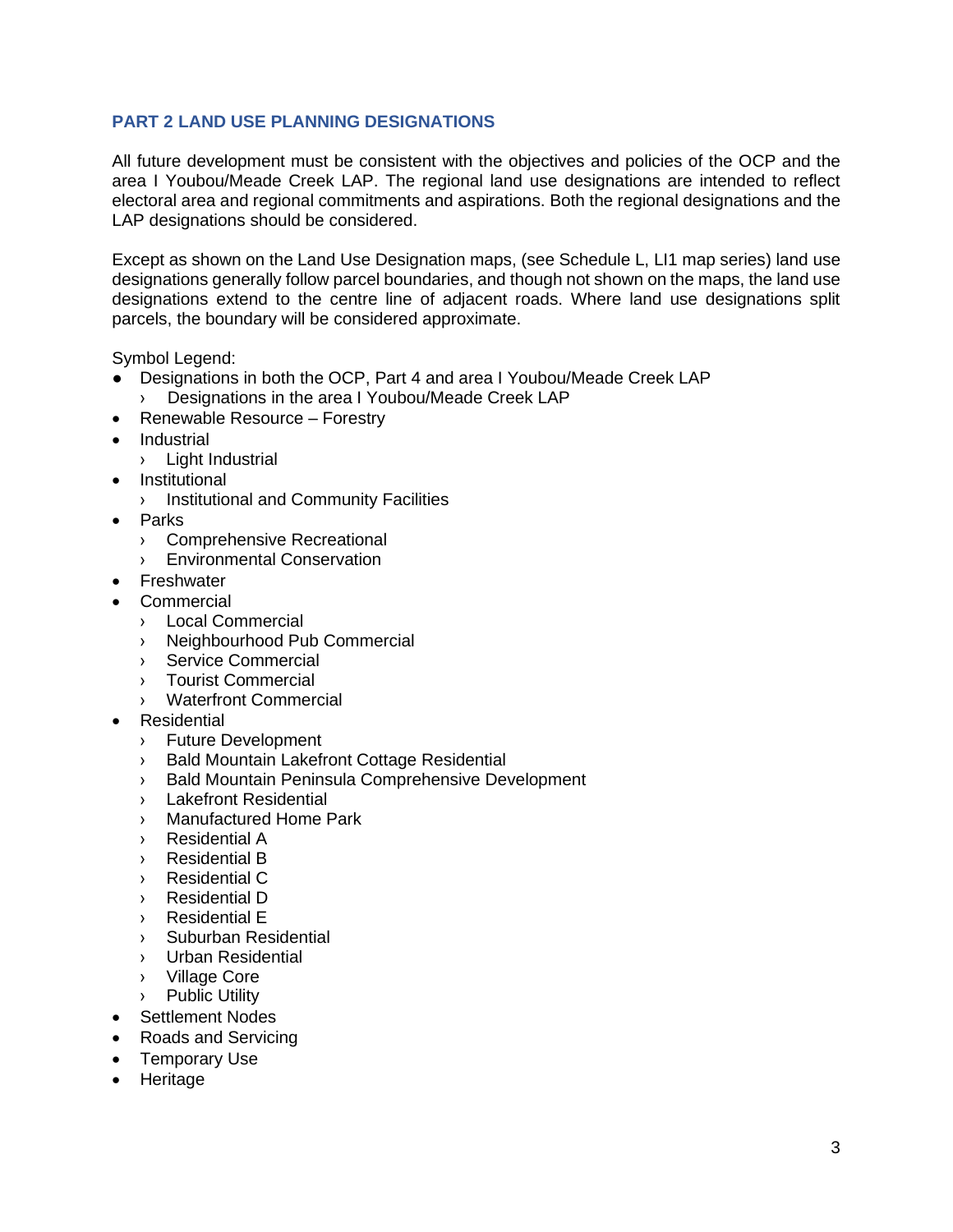The following designations are part of a secondary plan that was adopted by Phased Development Agreement (PDA, Bylaw 3242) (June 2010): Village Core, Residential A, B, C, D and E, Public Utility, Institutional and Community Facilities, Light Industrial, Park and Environmental Conservation. The boundaries on Schedule L, LI1.2 Land Use Designations Youbou Village West - Area I are not definitive; they convey the relationship between uses in various portions of the Youbou lands development.

# <span id="page-6-0"></span>**2.1 Growth Containment Boundary**

Growth containment boundary is a land use policy area that includes the village containment boundaries and growth containment boundaries in LAPs. It identifies lands that will support housing and employment growth.

In order to keep the residential areas as compact as possible and to maintain the surrounding rural areas and working resource land base, lands within any residential designation, including any future residential designations intended to accommodate principal residential uses, are required to be located within the growth containment boundary.

# <span id="page-6-1"></span>2.1.1 Growth Containment Boundary Objectives

- 1. Develop the village core as a pedestrian-oriented area within which people will be encouraged to live, work, shop, assemble, socialize and recreate.
- 2. Ensure the community remains well suited to walking, even for those who may live on the western fringes of the Youbou lands site.
- 3. Ensure the resort/hotel area is within the village core.

### <span id="page-6-2"></span>2.1.2 Growth Containment Boundary Policies

The regional board:

- 1. Supports the integrity of the growth containment boundary, which has the following intent:
	- a. preserve the resource land base of the plan area and allow no net loss of these resource lands, which will maximize the efficiency of land use;
	- b. encourage appropriate community amenities and services with commercial areas within a walking distance of most residential areas; and
	- c. delineate areas where mixed residential, commercial and institutional land uses will be focused, to create complete, healthy and liveable communities.
- 2. Supports investment in a community sewer system to support densification in the growth containment boundary.
- 3. Supports compact development and energy efficiency design.
- 4. Considers cash in lieu of parking if the number of parking spaces cannot be provided to support alternative transportation modes including cycling paths and pedestrian pathways.

## <span id="page-6-3"></span>**2.2 Renewable Resource – Agriculture Designation**

The Cowichan Valley has one of the warmest climates in Canada, and some of the most diverse and fertile soils, suited to a wide variety of agricultural enterprises. Agriculture is an important sector of the economy and essential to the rural ambiance and beauty of the landscape. A primary goal of this LAP is to protect agricultural resource lands and the agricultural industry.

There are currently no lands in the plan area designated for agricultural uses.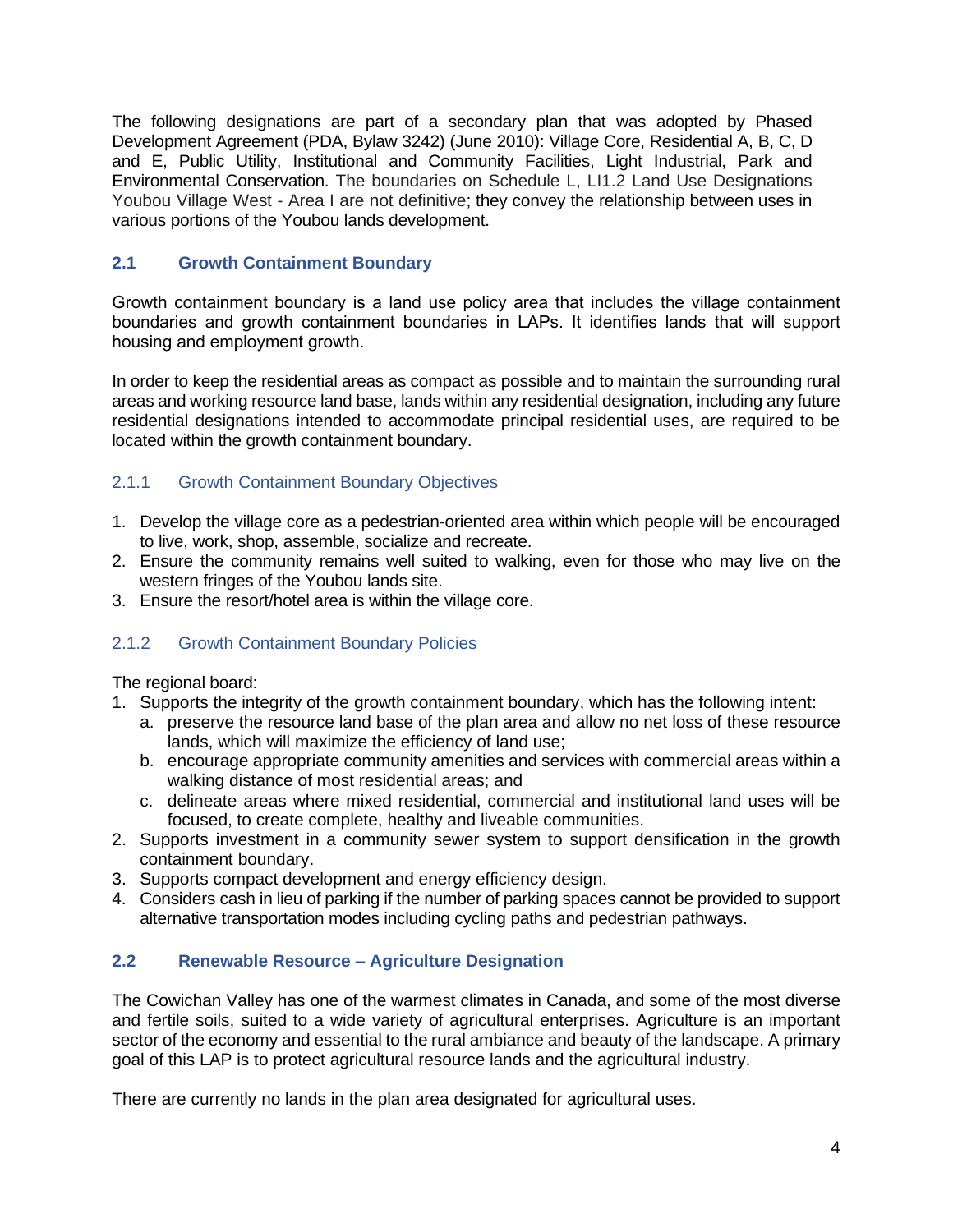# <span id="page-7-0"></span>**2.3 Renewable Resource – Forestry Designation**

The Renewable Resource – Forestry designation is intended to accommodate forest management and other resource land uses. This LAP seeks to protect forest lands for their longterm value and to limit urban and rural sprawl. This is a continuation of CVRD policies that have, for several decades, aimed to protect the forest resource from development pressures. Each past official community plan adopted for the local plan area and larger South Cowichan region has recognized the importance of the forest resource as a renewable resource, even with the cyclical nature of the forest industry, the history of ownership, changes to provincial policy and private sector applications to develop forest lands. Lands within the designation are characterized by their low densities and traditionally have been used for natural resource activities, such as forestry, mining and recreation, and have an abundant fish and wildlife population.

The economic prosperity of the Cowichan Lake area has depended upon a strong forest industry. Furthermore, each past official community plan adopted for this area, from the 1970s through to the present, has recognized the cyclical nature of the forest industry and the long-term value of the forest resource base.

Lands designated as Forestry are also an important contributor to the natural environment values of the area, maintaining aquifer recharge and drainage retention areas, supporting fish and wildlife habitat, and hence providing recreational and tourism opportunities. These functions make up the wilderness character and natural environment values of the OCP area.

### Renewable Resource – Forestry Designation

Lands in the Forestry designation are intended for natural resource management over the long term and should not be considered a land-bank-in-waiting for future residential development. Lands considered suitable for wildlife habitat and ecosystem conservation, forest management and other natural resource uses are designated Forestry.

### <span id="page-7-1"></span>2.3.1 Renewable Resource – Forestry Objectives

- 1. Ensure that the timber resource remains in perpetuity and encourage forest companies to operate on a sustained yield basis.
- 2. Protect Roosevelt elk habitat and other wildlife habitat from development.
- 3. Encourage the Ministry of Forests and local fire departments to establish a wildfire safety plan, which includes
	- a. a strategy to ensure adequate servicing, especially water supplies, during emergencies;
	- b. a public information program strategy;
	- c. guidelines or regulations for vegetation management;
	- d. structural options to decrease damage potential during emergencies; and
	- e. an emergency procedures strategy.
- 4. Develop a wildfire development permit area.
- 5. Manage and eradicate invasive non-native plant species.

#### <span id="page-7-2"></span>2.3.2 Renewable Resource – Forestry Policies

The regional board: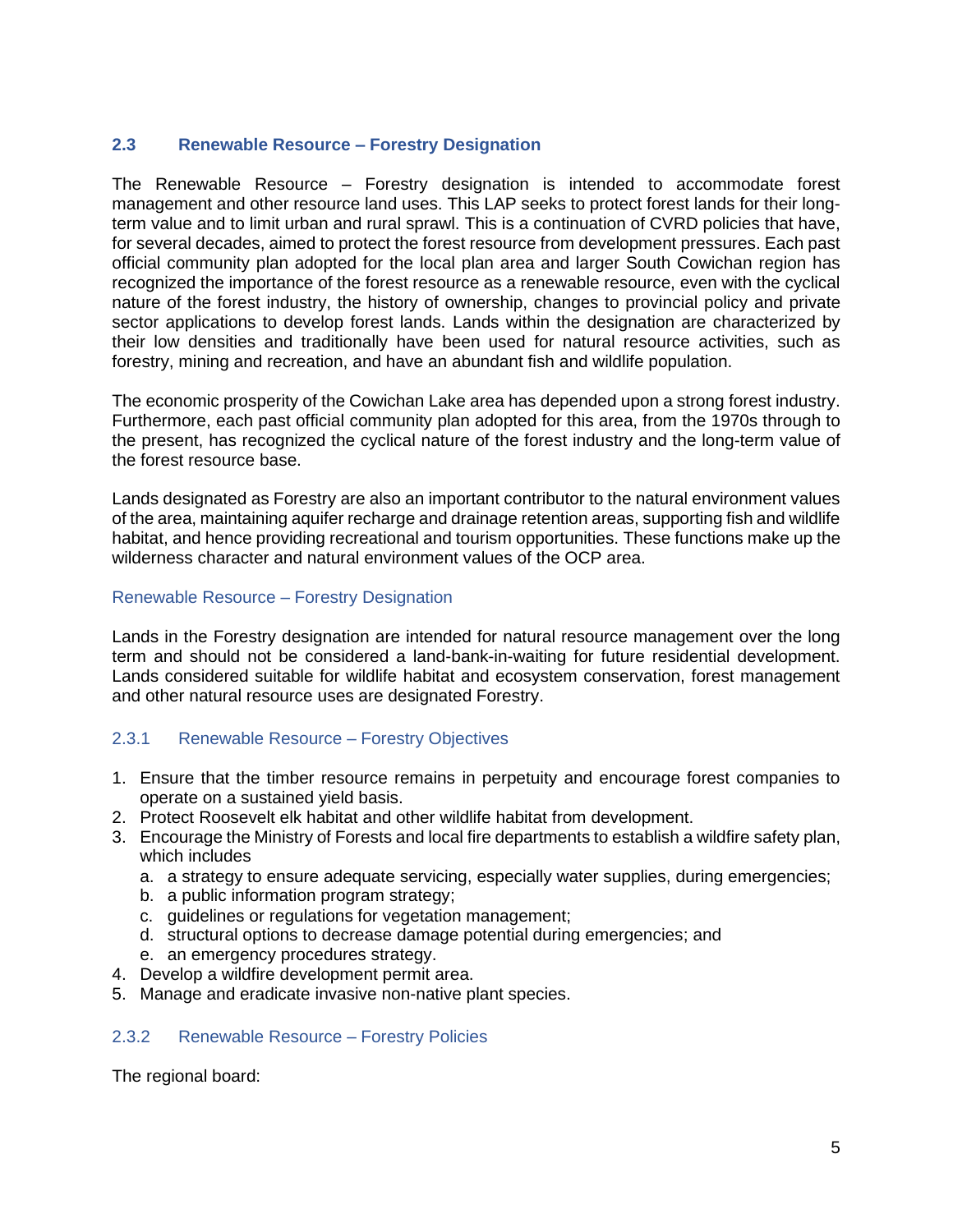# *To be considered in the modernization.*

### <span id="page-8-0"></span>**2.4 Industrial Designation**

A strong, diverse local economy requires that the LAP provides a policy framework that encourages industry, while at the same time ensuring that new industrial development is environmentally clean, contributes to the quality of life for residents and strives to utilize community resources. There are two Industrial designations in the plan area:

- Industrial
- Light Industrial

### Industrial Designation

The Industrial designation is intended for a broad range of industry.

### Light Industrial Designation

The Light Industrial designation is intended for uses that facilitate recreational activities relating to watercraft, wood processing, value-added wood product manufacturing, artisan businesses and other low-impact light industrial uses.

### <span id="page-8-1"></span>2.4.1 Industrial Objectives

1. Provide an attractive, diverse and stable economic base.

#### <span id="page-8-2"></span>2.4.2 Industrial Policies

The regional board:

1. Supports location of future development in the Meade Creek Industrial Park.

### <span id="page-8-3"></span>2.4.3 Light Industrial Objectives

*To be considered in the modernization.*

### <span id="page-8-4"></span>2.4.4 Light Industrial Policies

The regional board:

*To be considered in the modernization.*

#### <span id="page-8-5"></span>**2.5 Institutional Designation**

Access to recreation and social infrastructure and the provision of community services are essential for the quality of life and social sustainability of the communities within the Youbou/Meade Creek local plan area. Institutional uses include facilities such as schools, churches, fire halls, utilities, community halls, senior citizen clubs and related facilities. They are designated as Institutional.

Schools are gathering places for the community, places of socialization, centres of recreational activities and, in rural areas and smaller settlements, often the very heart of the community.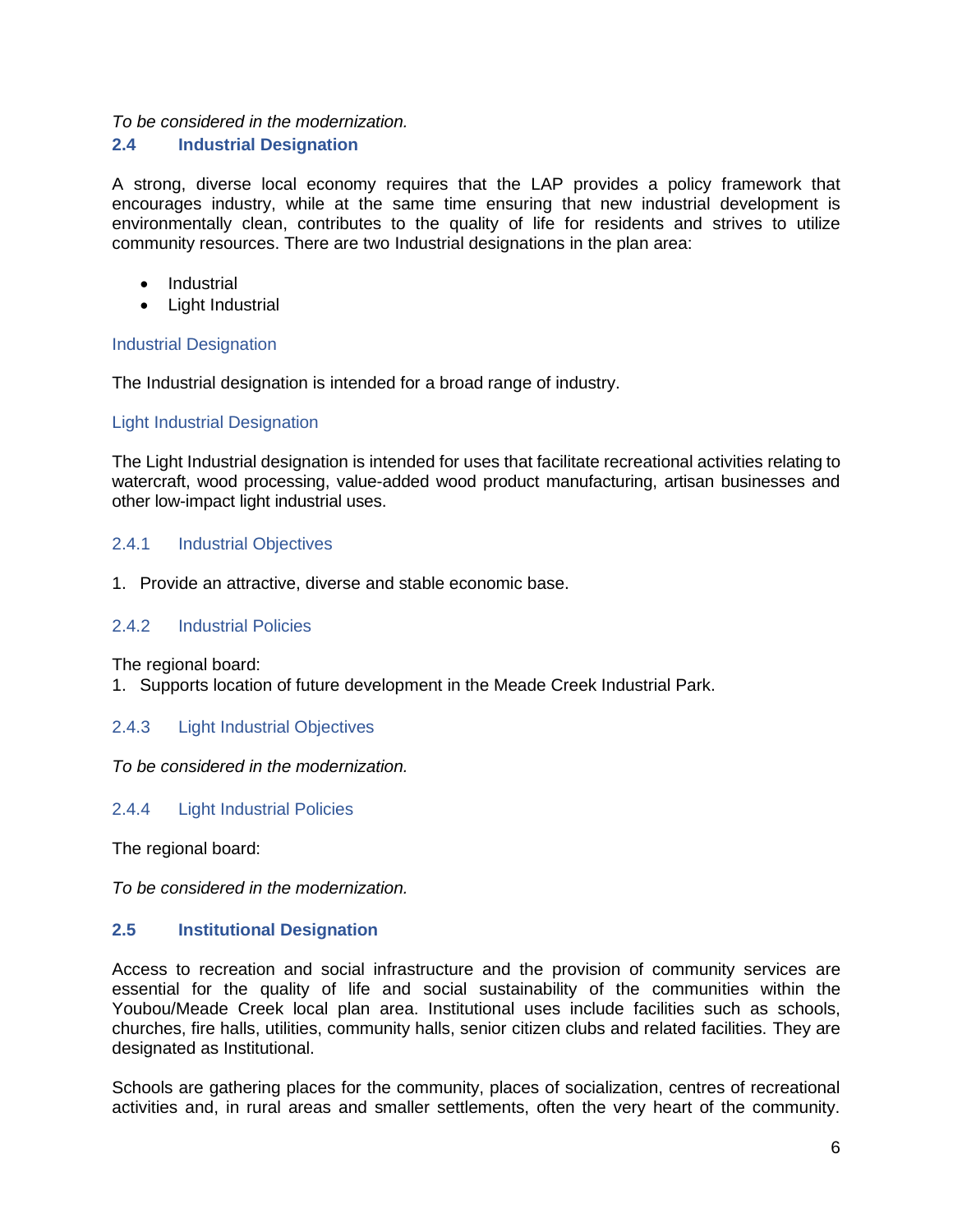School properties are therefore vital to the health and well-being of such communities and need to remain available for institutional uses.

### Institutional Designation

The Institutional designation is intended to ensure access to recreation and social infrastructure and the provision of community services to enhance quality of life. Zoning for institutional uses should be permitted in all designations.

### Institutional and Community Facilities Designation

The Institutional and Community Facilities designation is intended for civic uses and multiple family residential, including affordable housing. Density should not exceed 30 units/ha and a floor area ratio of 0.8.

### <span id="page-9-0"></span>2.5.1 Institutional Objectives

- 1. Provide safe pedestrian and cycling linkages throughout.
- 2. Accommodate all societal segments.
- 3. Protect institutional land uses.
- 4. Provide for institutional uses that serve the needs of area residents.
- 5. Encourage School District 79 to make operational public school buildings and grounds in the community plan area available to community members for recreational and cultural activities as well as educational programs, during non-school hours.
- 6. Protect public uses and accessibility.

#### <span id="page-9-1"></span>2.5.2 Institutional Policies

The regional board:

*To be considered in the modernization.*

#### <span id="page-9-2"></span>2.5.3 Institutional and Community Facilities Objectives

1. Provide multi-family residential development with affordable housing and civic institutional uses.

### <span id="page-9-3"></span>2.5.4 Institutional and Community Facilities Policies

The regional board:

1. Supports density that exceeds 30 units/ha for residential uses and that, for all other uses in the ICF designation, does not exceed a floor area ratio of 0.8.

### <span id="page-9-4"></span>**2.6 Parks Designation**

There are numerous parks in the local plan area, and the CVRD actively encourages additional acquisitions as suitable lands become available. (See Figure 2–1 Area I Parks) As the population continues to grow, a high priority will be placed on the maintenance of existing parks and trails and the acquisition of new ones, including trail linkages. The CVRD supports a collaborative approach to planning for parks.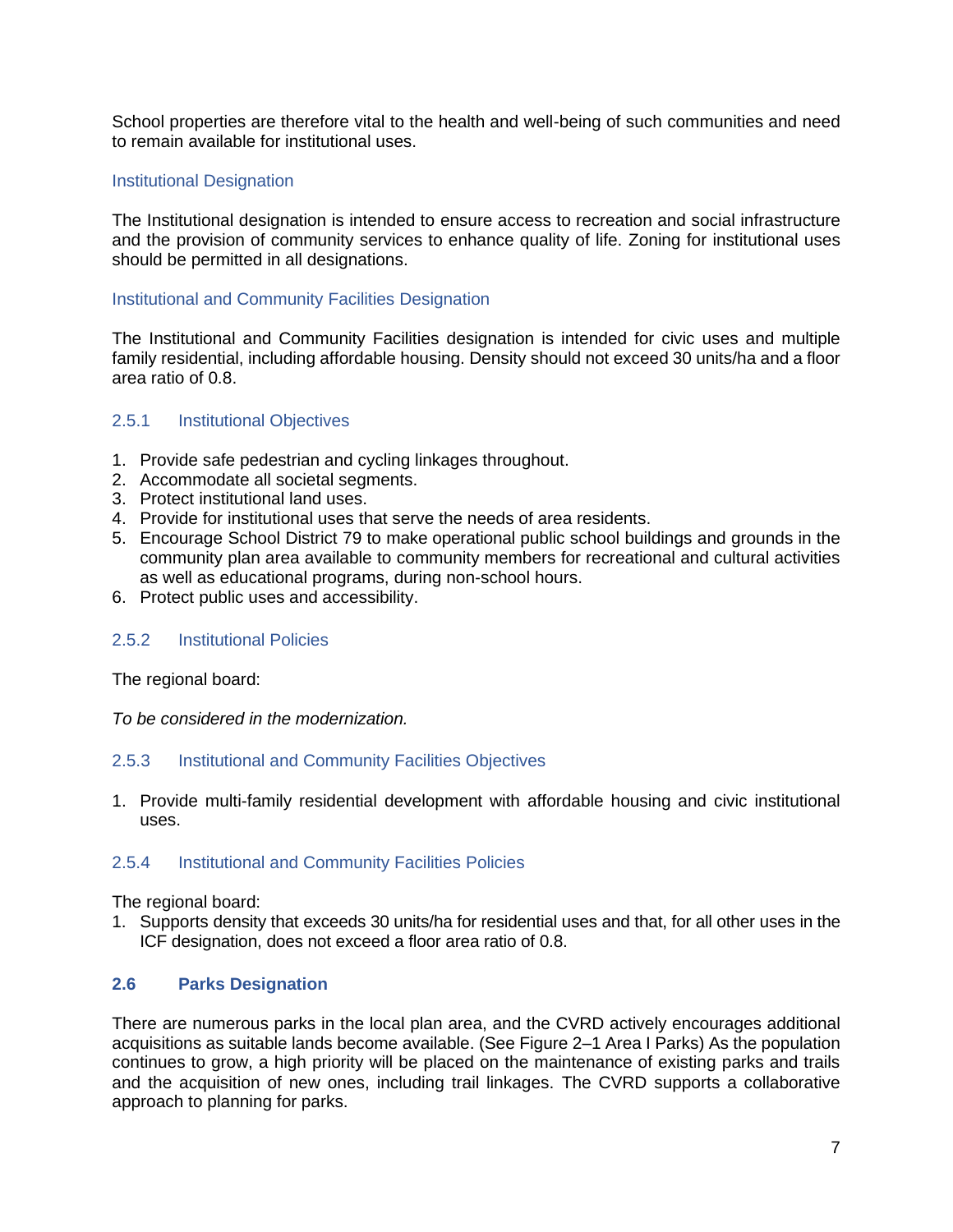The pristine natural and visual environment of Youbou/Meade Creek is a major contributing factor to the quality of life and attractiveness of the area. Recreational opportunities are abundant in the plan area, with forest-covered uplands, lake shorelines and scenic river corridors. At the same time, these features represent important ecological systems that provide domestic water, habitat for fish, plant and wildlife species, and the working forestry and mining land base. The intention of this plan is to provide for recreational opportunities of various types in areas that have the appropriate biological capabilities to sustain the varying levels of impacts associated with recreational uses.



#### <span id="page-10-0"></span>Figure 2 –1 Area I Parks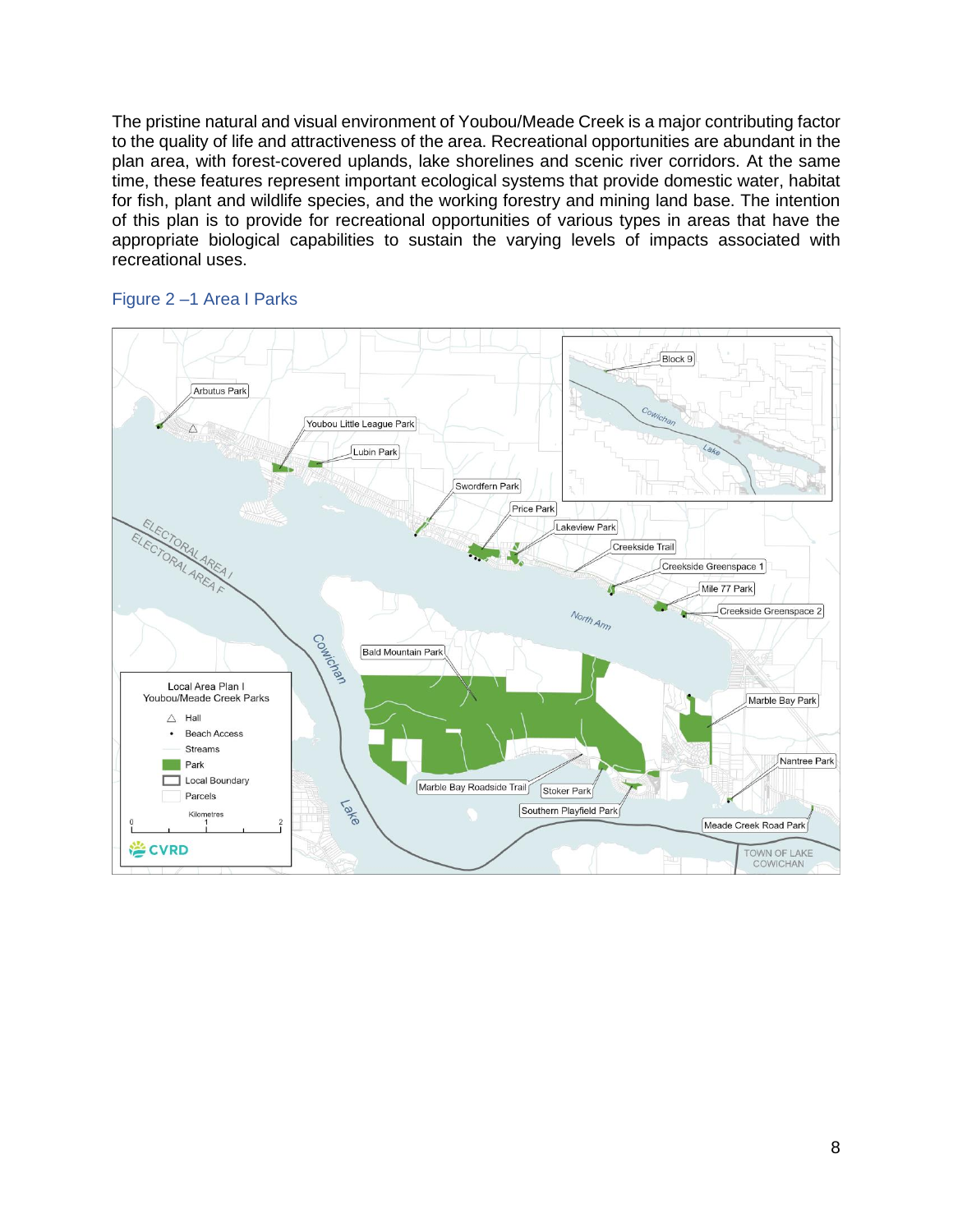The Parks designation is intended to ensure acquisition of new parks and trail linkages and maintenance of existing parks and is permitted in any zone.

### Comprehensive Recreational Designation

The Comprehensive Recreational designation is intended to accommodate outdoor-oriented activities such as music concerts and festivals and public assembly events.

### Environmental Conservation Designation

The Environmental Conservation designation is intended to leave a suitably large floodway and riparian zone for Cottonwood Creek and protect other areas that have high value as forest and habitat for native flora and fauna, notably including the Vancouver Island herd of Roosevelt elk.

### <span id="page-11-0"></span>2.6.1 Parks Objectives

- 1. Provide public beach access and boat launches.
- 2. Provide wildlife interpretation within parks.
- 3. Preserve the Cowichan Lake islands for public use.
- 4. Accommodate all societal segments.
- 5. Protect Bald Mountain Peninsula.
- 6. Encourage the school district to sell closed public schools to local community groups.
- 7. Develop a greenways vision implementation plan that delineates greenways and prioritizes actions including a monitoring program directing intensive land uses outside the greenway areas.
- 8. Implement a greenways vision plan with the following considerations:
	- a. qualifying lands should include community parks, recreational trails, wildlife corridors, lake shorelines, abandoned rail rights of way and tot play areas;
	- b. qualifying watercourse and riparian areas and environmentally sensitive areas should be broad;
	- c. wide stakeholder interests and participation;
	- d. consideration given to guided and interpretive walks and communications as well as a stewardship program;
	- e. land acquisition;
	- f. voluntary participation from the private sector;
	- g. physical improvements;
	- h. a public trail around Cowichan Lake;
	- i. trail system along abandoned railways and linkages to regional trail systems;
	- j. alternative transportation options where feasible; and
	- k. linking institutional facilities.
- 9. Encourage the provincial government to place a park reserve on all Crown lands in the vicinity of Cowichan Lake. (In cases where these properties are adjacent or within close proximity to CVRD parks, consideration should be given to incorporating these lands into the regional district's park program).
- 10. Encourage the provision of parks for the protection of sensitive ecosystems and fish and wildlife sites.
- 11. Encourage the federal and provincial governments to preserve the islands in Cowichan Lake for public use.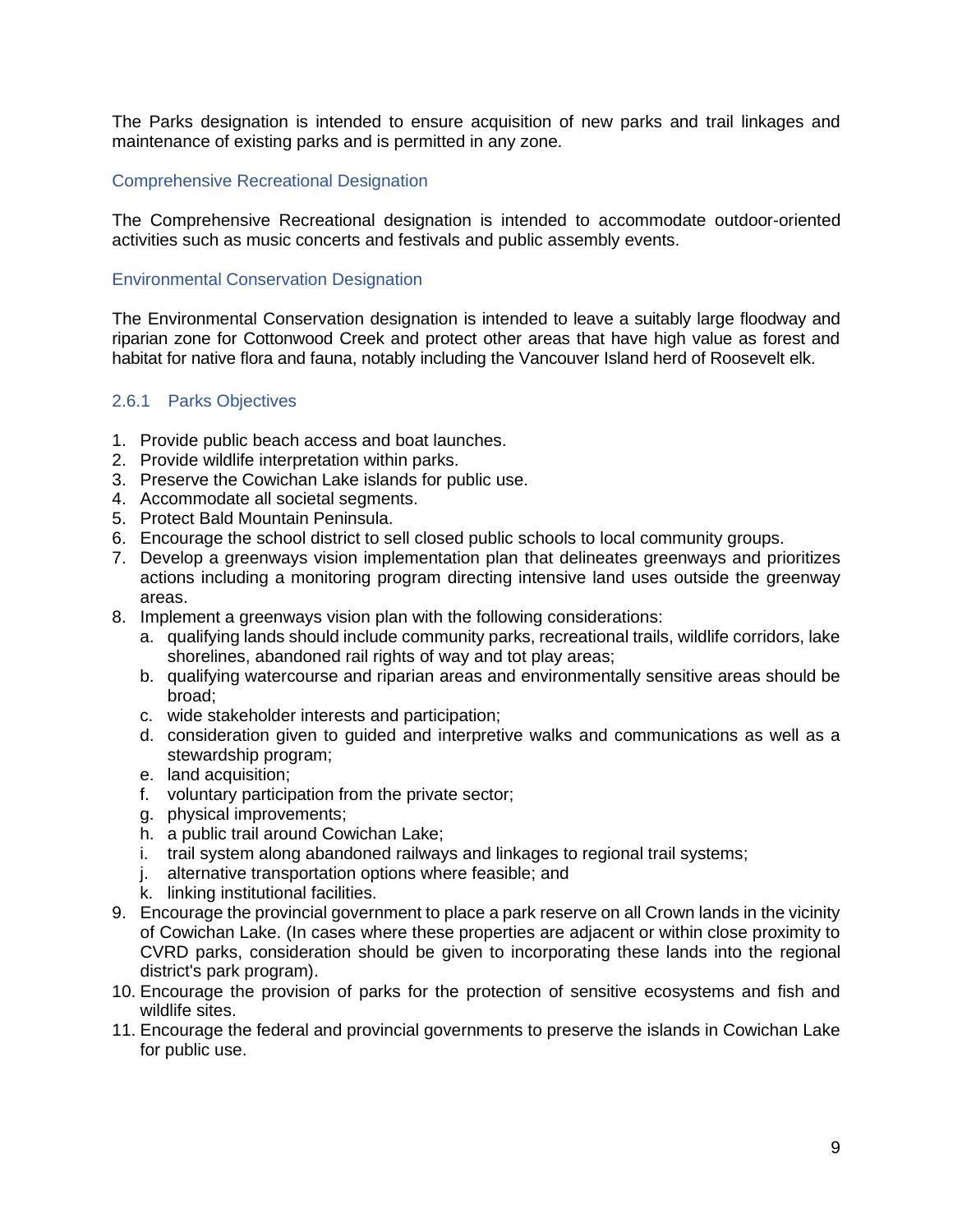### <span id="page-12-0"></span>2.6.2 Parks Policies

The regional board:

1. Supports amalgamation of parks comprising more than one land registry.

## <span id="page-12-1"></span>2.6.3 Comprehensive Recreational Objectives

*To be considered in the modernization. The Temporary Use Designation use exists within the zoning bylaw.*

<span id="page-12-2"></span>2.6.4 Comprehensive Recreational Policies

*To be considered in the modernization.*

- <span id="page-12-3"></span>2.6.5 Environmental Conservation Objectives
- 1. Protect Cottonwood Creek and the habitat of the Roosevelt elk.

### <span id="page-12-4"></span>2.6.6 Environmental Conservation Policies

The regional board:

- 1. Considers flood protection policies.
- 2. Encourages minimal improvements such as public trails on existing alignments and a pedestrian bridge.

### <span id="page-12-5"></span>**2.7 Freshwater Designation**

There is one water designation in the local plan area—Freshwater. Water designations are provided to ensure lake water is conserved and habitat protected.

Cowichan Lake is the largest body of fresh water in the regional district. It represents an important domestic water source, a valuable recreational resource and a critical fish and wildlife habitat. In light of its overall importance locally, regionally and internationally, it is recommended that an overall lake management plan be prepared for the water surface of Cowichan Lake. Due to the level of detail a Cowichan Lake management plan for the surface of Cowichan Lake will entail, it does not form a part of this plan but should instead be undertaken as a separate report.

### Freshwater Designation

The Freshwater designation is intended protect the quality and quantity of water for potential potable water use and the biodiversity of sensitive lake ecosystems.

### <span id="page-12-6"></span>2.7.1 Freshwater Objectives

- 1. Conserve, manage and protect water supplies for human use and ecosystem health.
- 2. Reduce and prevent potential pollution, sediment and nutrient loading on lakes.
- 3. Protect freshwater ecosystems, wildlife habitat and species.
- 4. Rehabilitate damaged natural aquatic spawning and rearing areas in consultation with senior levels of government, community groups and property owners.
- 5. Maintain the water quality of Cowichan Lake and the Cowichan River.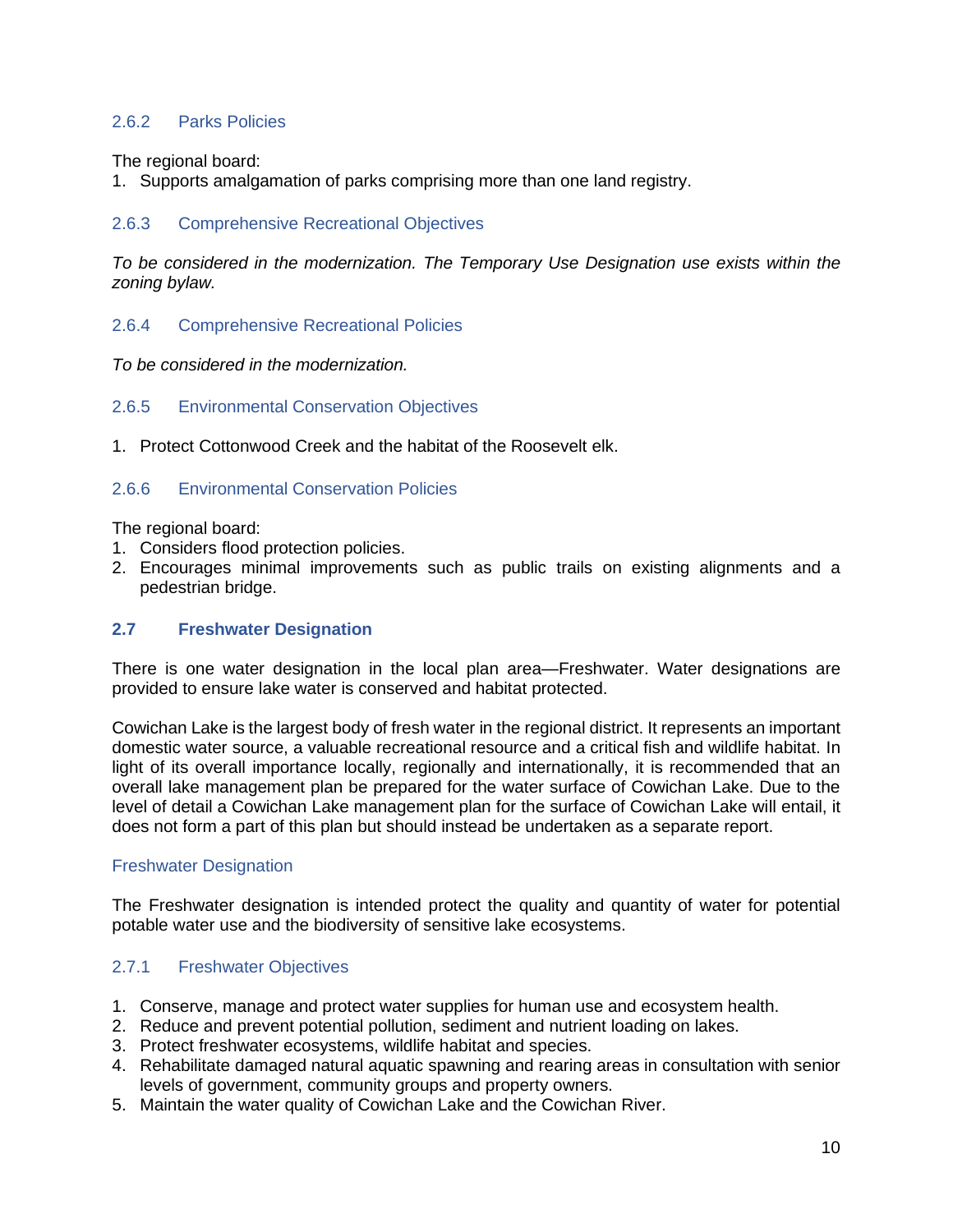- 6. Develop a management plan for Cowichan Lake with the following considerations:
	- a. the return to Crown ownership of the lake bed;
	- b. the feasibility and desirability of boating (including personal watercraft) restrictions;
	- c. the extent and location of log storage areas, with the intent of reducing or controlling the overall area of coverage and ensuring that the impact on valuable habitat or recreational areas is kept to a minimum;
	- d. impacts of boat houses, floating docks, rafts, fencing and other objects on the lake surface, to ensure that their numbers, location and visibility do not pose a safety, environmental or navigational hazard;
	- e. impacts of float homes (both commercial and residential);
	- f. the need for pump-out stations for boats;
	- g. the need for sufficient gas pumps for boats; and
	- h. other issues relevant to a lake watershed management plan.

### <span id="page-13-0"></span>2.7.2 Freshwater Policies

The regional board:

*To be considered in the modernization.*

#### <span id="page-13-1"></span>**2.8 Commercial Designation**

As a variety of commercial activities are required and encouraged in the plan area, the plan makes provision for five Commercial designations:

- › Local Commercial
- › Neighbourhood Pub Commercial
- › Service Commercial
- › Tourist Commercial
- › Waterfront Commercial

#### Local Commercial Designation

The Local Commercial designation is intended to accommodate convenience stores, grocery stores and small retail stores to serve adjacent residential areas.

#### Neighbourhood Pub Commercial Designation

The Neighbourhood Pub Commercial designation is intended for a neighbourhood pub.

#### Service Commercial Designation

The Service Commercial designation is intended to accommodate a broad range of commercial uses servicing the travelling public and the commercial needs of the community.

### Tourist Commercial Designation

The Tourist Commercial designation is intended to accommodate a variety of tourist commercial and recreational uses in a compact area.

#### Waterfront Commercial Designation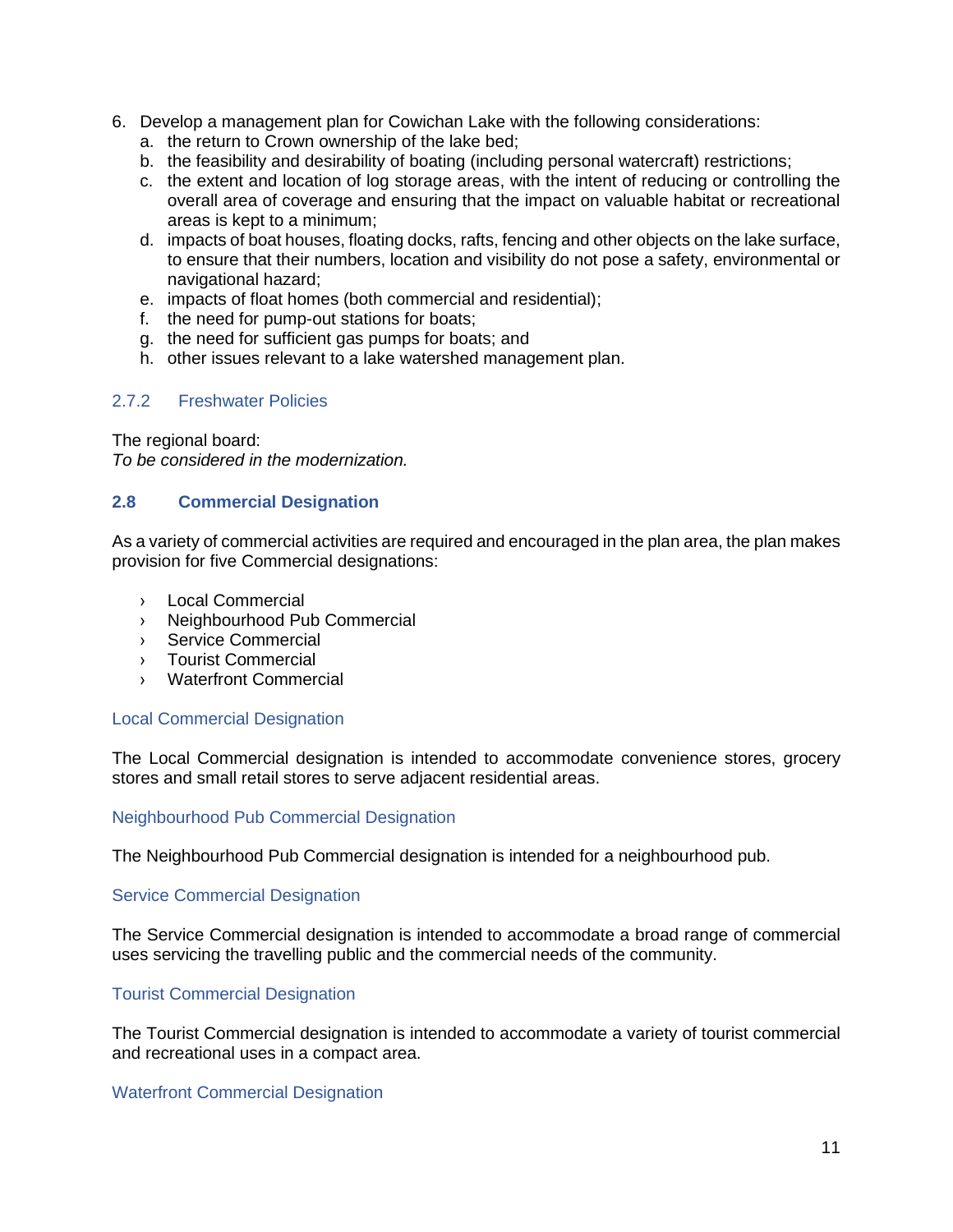The Waterfront Commercial designation is intended to provide a limited combination of local amenities and recreational commercial uses. Lands will be connected to community water and sewer systems and located within the growth containment boundary.

The following Commercial objectives and policies apply to all Commercial designations:

### <span id="page-14-0"></span>2.8.1 Commercial Objectives

1. Provide an attractive, diverse and stable economic base for the Youbou/Meade Creek area.

### <span id="page-14-1"></span>2.8.2 Commercial Policies

The regional board: *To be considered in the modernization.* 

### <span id="page-14-2"></span>2.8.3 Local Commercial Objectives

1. Provide commercial services for residents.

### <span id="page-14-3"></span>2.8.4 Local Commercial Policies

The regional board:

- 1. Encourages adequate provision of local commercial activity in established communities to serve local residents.
- 2. Encourages the zoning bylaw to include the following uses: convenience stores, grocery stores and small retail stores to serve residents.

#### <span id="page-14-4"></span>2.8.5 Neighbourhood Pub Commercial Objectives

*To be considered in the modernization.*

#### <span id="page-14-5"></span>2.8.6 Neighbourhood Pub Commercial Policies

The regional board:

*To be considered in the modernization.*

#### <span id="page-14-6"></span>2.8.7 Service Commercial Objectives

- 1. Provide a broad range of commercial services for the travelling public and residents.
- 2. Prevent strip development.
- 3. Preserve the aesthetic and natural resource values along the major transportation routes between communities.

#### <span id="page-14-7"></span>2.8.8 Service Commercial Policies

The regional board: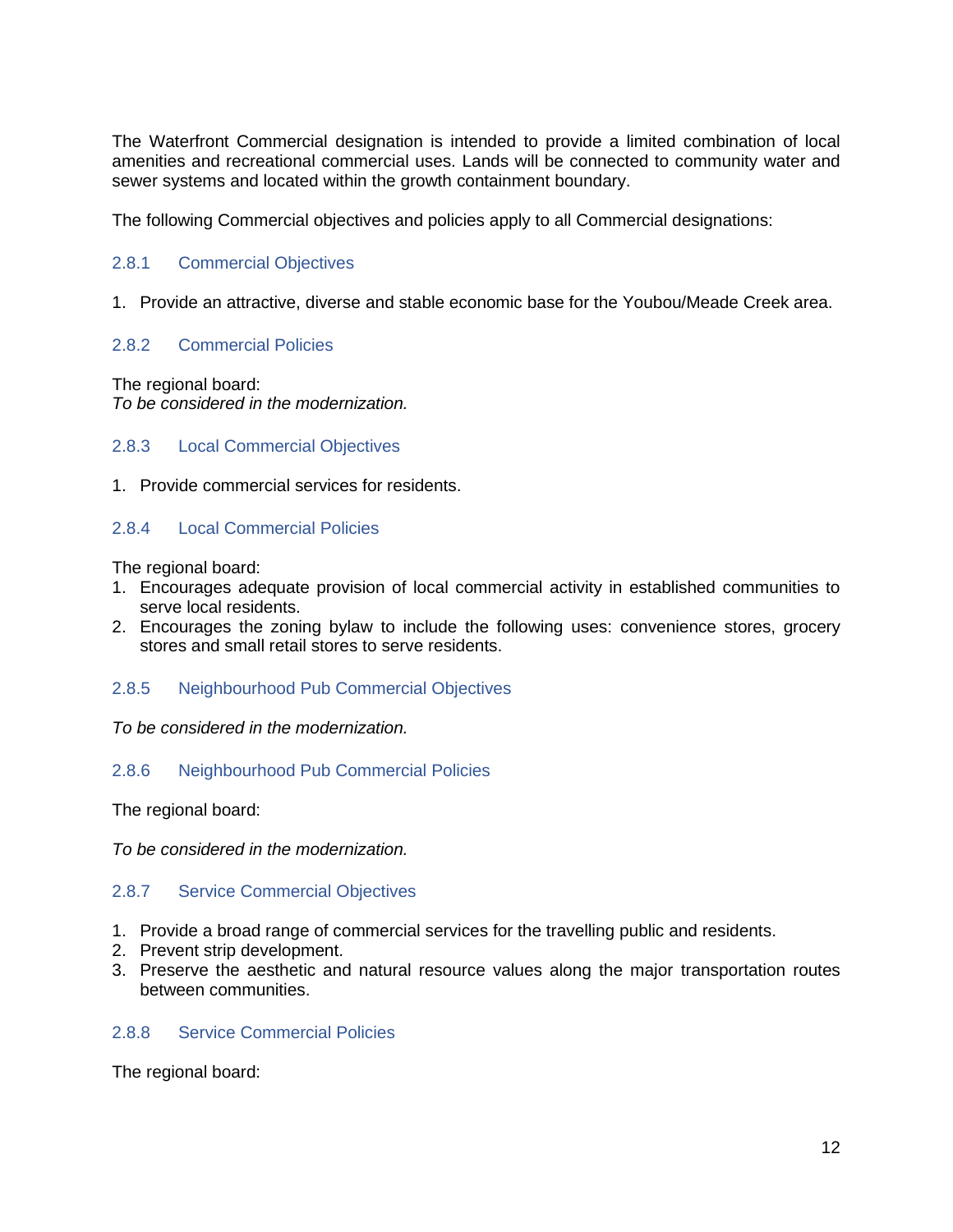1. Establishes zoning standards for service commercial development to be located on the Youbou main road and North Shore Road.

### <span id="page-15-0"></span>2.8.9 Tourist Commercial Objectives

1. Provide tourist recreational commercial development in compact designated areas.

### <span id="page-15-1"></span>2.8.10 Tourist Commercial Policies

The regional board:

- 1. Supports development located within or adjacent to existing communities.
- 2. Establishes zoning standards for Marble Bay Development cottages.

#### <span id="page-15-2"></span>2.8.11 Waterfront Commercial Objectives

1. Provide limited local amenities and recreational commercial uses in keeping with lakefront character.

### <span id="page-15-3"></span>2.8.12 Waterfront Commercial Policies

The regional board:

- 1. New development should be connected to an existing community water and sewer system and located with the growth containment boundary.
- 2. Establishes zoning standards for local amenities and commercial uses in keeping with the lakefront character and which minimize impact on environmentally sensitive areas.

See Growth Containment Boundary for additional objectives and policies.

#### <span id="page-15-4"></span>**2.9 Residential Designation**

There are 13 Residential designations and one public utility in the local plan area:

- Future Development
- Bald Mountain Lakefront Cottage Residential
- Bald Mountain Peninsula Comprehensive Development
- Lakefront Residential
- Manufactured Home Park
- Urban Residential
- Residential A
- Residential B
- Residential C
- Residential D
- Residential E
- Suburban Residential
- Village Core
- Public Utility

Future Development Designation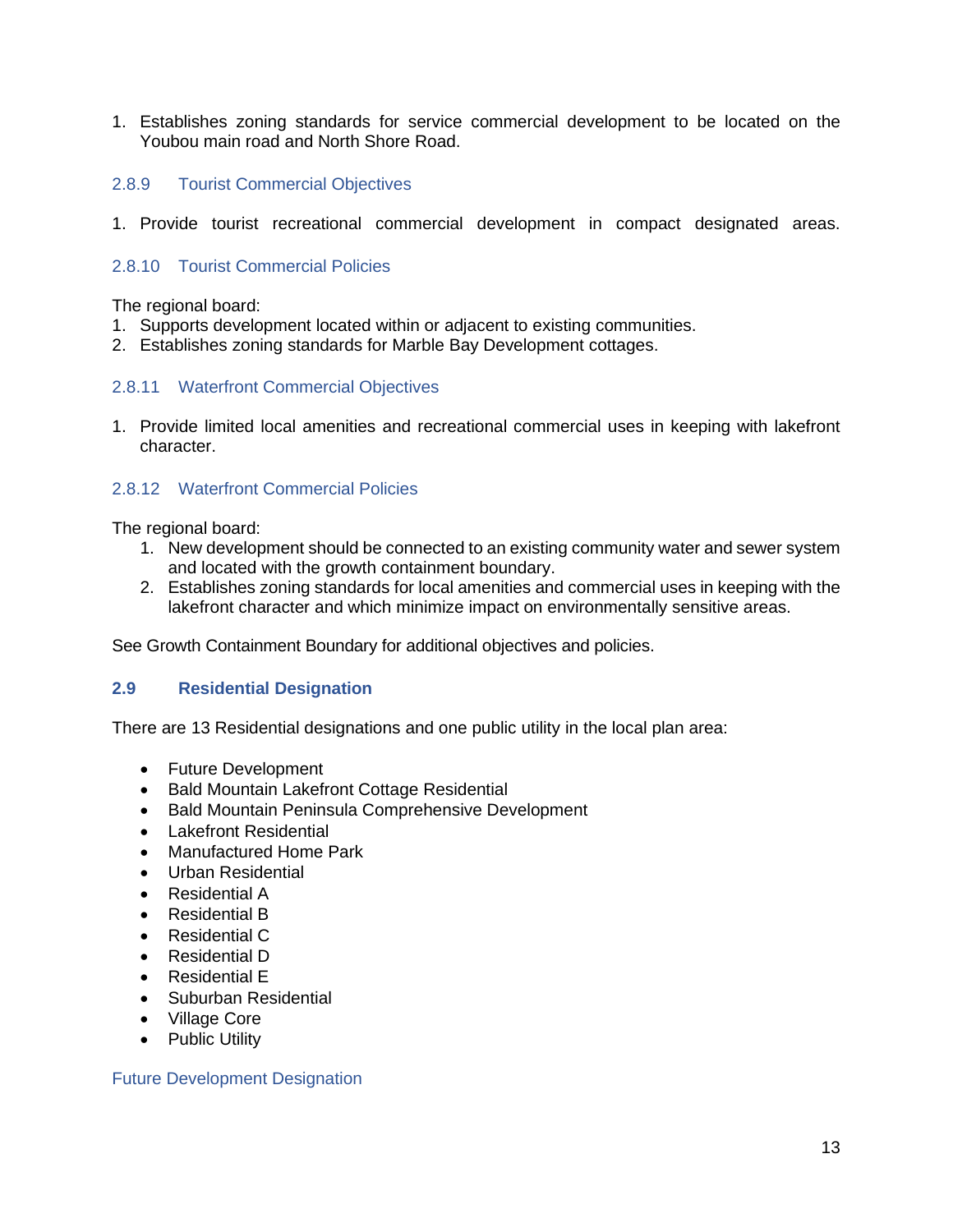The Future Development designation is intended for the growth containment boundary, which includes the commercial nodes and the residential settlement areas in general proximity to them. This will be considered in the modernization.

#### Bald Mountain Lakefront Cottage Residential Designation

The Bald Mountain Lakefront Cottage Residential designation is intended to accommodate low density residential development with regionally significant parkland and a density of one unit/2– 2.6 ha with no community water and sewer services. It is included in the urban containment boundary.

#### Bald Mountain Peninsula Comprehensive Development Designation

The Bald Mountain Peninsula Comprehensive designation is intended to be developed to any density above one unit/3 ha and will be located within the growth containment boundary. This plan recognizes the beauty, recreational opportunity and ecological significance of the Bald Mountain Peninsula.

#### Lakefront Residential Designation

The Lakefront Residential designation is intended for residential lakefront development with a density not to exceed six units/ha and should be serviced by a community water system.

#### Manufactured Home Park Designation

The Manufactured Home Park designation is intended for manufactured home parks.

#### Residential A Designation

The Residential A designation is intended for single-family, multi-family and lakefront residential uses. The primary focus of this area is single-family residential development, with two small clusters of townhouses.

#### Residential B Designation

The Residential B designation in intended for single-family, multi-family and lakefront residential uses. The primary focus of this area is single-family residential development, with one small townhouse cluster.

#### Residential C Designation

The Residential C designation is intended for single-family and lakefront residential uses.

#### Residential D Designation

The Residential D designation is intended for single-family residential development.

#### Residential E Designation

The Residential E designation is intended for a combination of multi-family residential and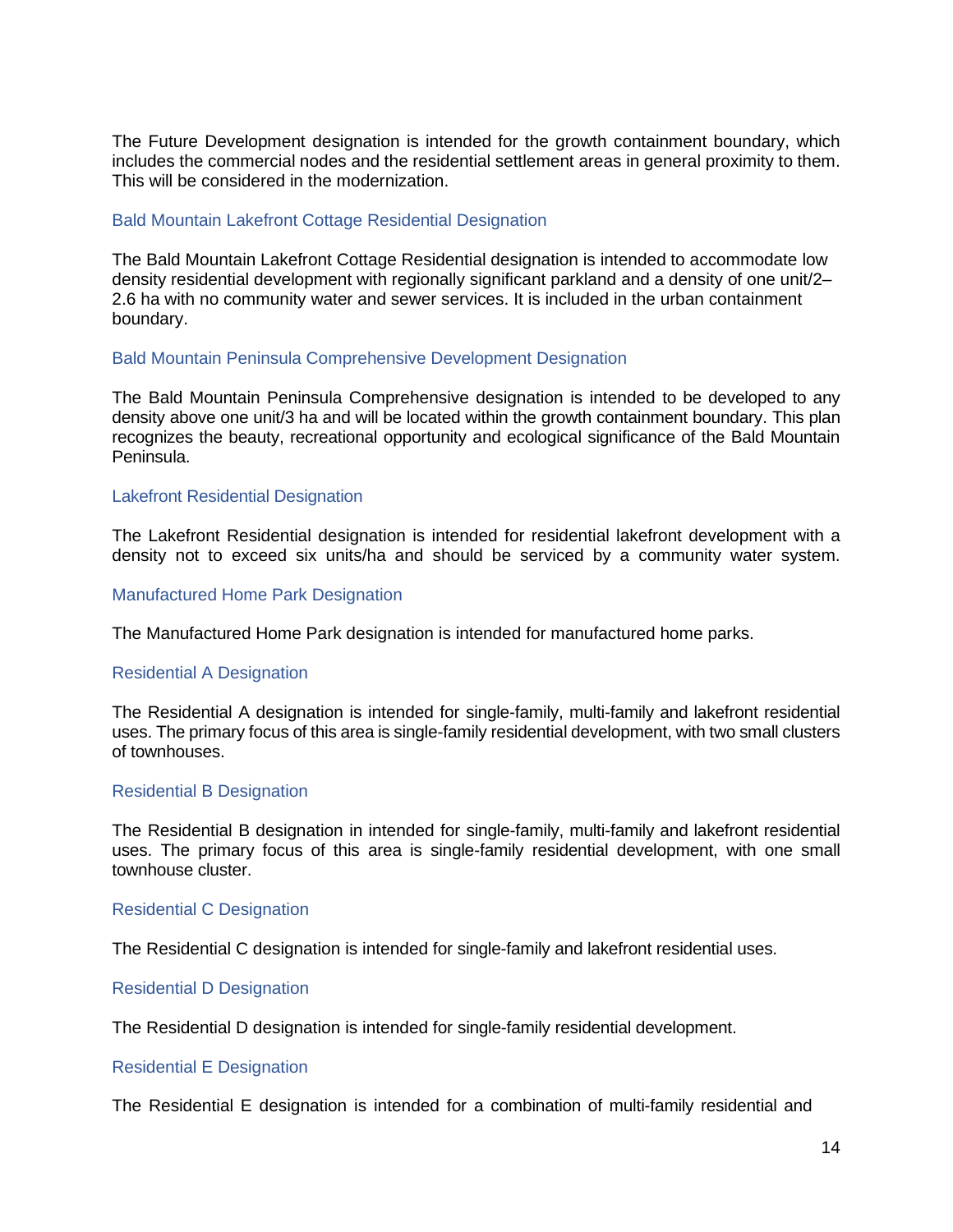single-family residential development.

### Residential F Designation

The Residential F designation is intended to recreational seasonal camping. The subdivision of land to accommodate single family dwellings and limited camping may be permitted on lands designated Recreation Residential.

### Suburban Residential Designation

The Suburban Residential designation is intended on lands with a minimal parcel size of 2 ha where community water is not provided and 0.4 ha where community water is provided, even if a community sewage system is provided.

#### Urban Residential Designation

The Urban Residential designation is intended for a more compact, single-family form of residential development.

### Village Core Designation

The Village Core designation is intended as the growth containment boundary and is the heart of the Youbou lands site. It should provide a wide range of mixed commercial, institutional, park and multi-family residential land uses. The phased development agreement sets out the density of up to 750 residential units and up to 80 units/ha in the village core. Refer to the phased development agreement (Bylaw 3242) for density and floor area ratios.

#### Public Utility Designation

The Public Utility designation is intended for sewage treatment and disposal purposes. See section 2.11 Roads and Servicing.

#### Residential Designation Objectives and Policies for all Residential Designations

<span id="page-17-0"></span>General objectives and policies are for sewage disposal and general development.

#### 2.9.1 Residential Objectives

1. Ensure disposal of sewage effluent by means of a community owned and operated treatment facility incorporating, as a minimum standard, primary and secondary treatment. Tertiary treatment is recommended.

### <span id="page-17-1"></span>2.9.2 Residential Policies

The regional board:

- 1. Supports new designation of lands for residential purposes with the following considerations:
	- a. located within the growth containment boundary;
	- b. buffering between the residence and the Cowichan Lake shoreline;
	- c. location adjacent to existing residential subdivisions;
	- d. location in close proximity to community amenities and services;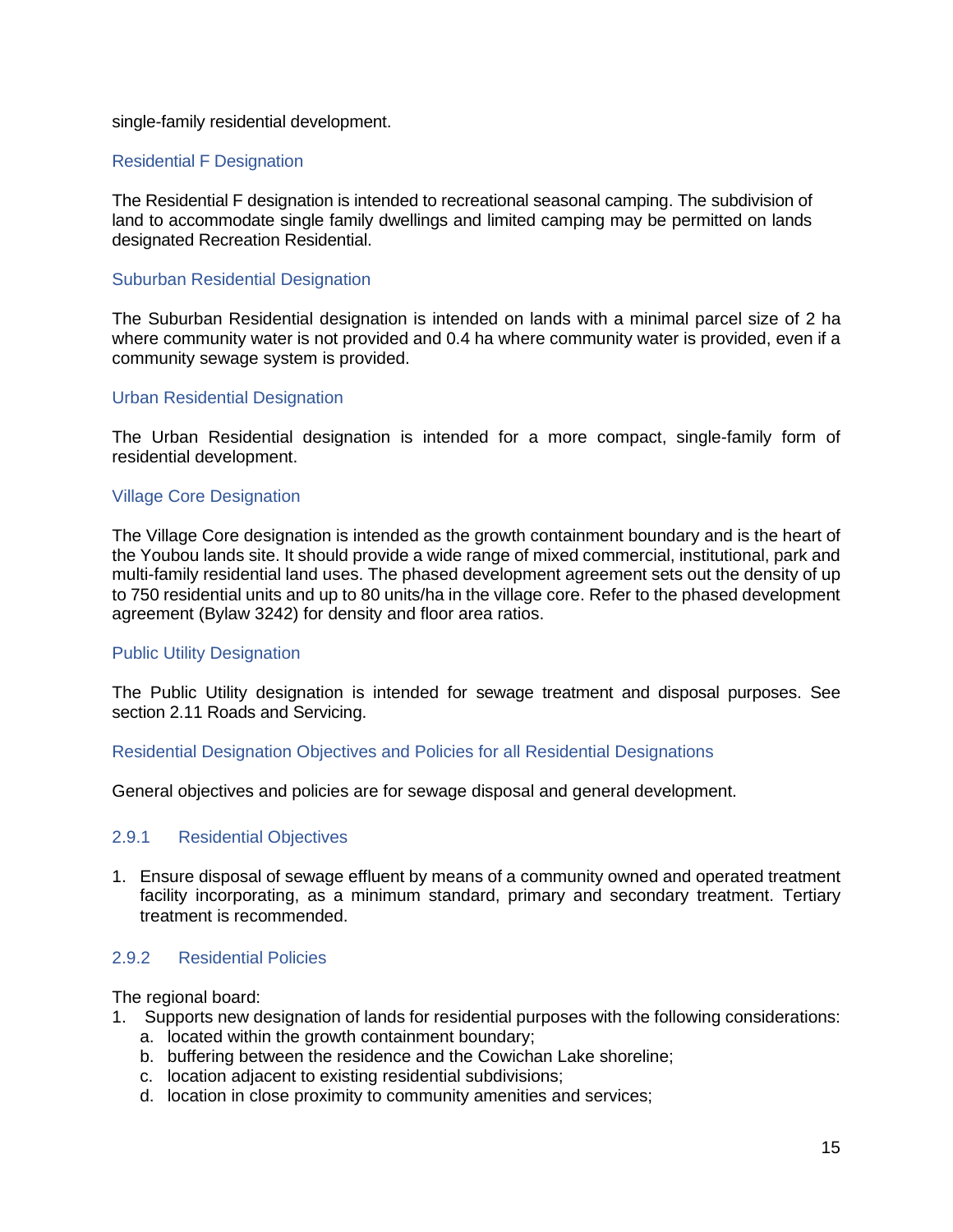- e. connection to existing community water systems and community sewer systems; and
- f. expansion of the community sewer system in the growth containment boundary to accommodate increased density within the Urban Residential designation.
- 2. Discourages subdivision where water access is the only public means of access to the property.
- 3. Considers new subdivision with the following characteristics:
	- a. cluster new lots on land with the best capacity for residential development and least value for agriculture or forestry, or the least need for environmental protection; and
	- b. provide adequate buffer strips on residential lands.
- 4. Supports development with reduced energy consumption.
- 5. Encourages development variances that preserve large strands of trees, environmentally sensitive areas and other natural features.

### <span id="page-18-0"></span>2.9.3 Bald Mountain Lakefront Cottage Residential Objectives

*To be considered in the modernization.*

### <span id="page-18-1"></span>2.9.4 Bald Mountain Lakefront Cottage Residential Policies

The regional board:

1. Establishes zoning for the location of docks.

### <span id="page-18-2"></span>2.9.5 Bald Mountain Peninsula Comprehensive Development Objectives

- 1. Provide a wide range of housing and lifestyle options for various stages of life and different community lifestyles, as the community evolves.
- 2. Ensure large contiguous portions of the peninsula are converted to public parkland.
- 3. Ensure a site for a future community service, such as a fire hall, is dedicated to the CVRD, in a location suitable to the CVRD, prior to more than 50% of the total density being established.

### <span id="page-18-3"></span>2.9.6 Bald Mountain Peninsula Comprehensive Development Policies

The regional board:

1. Does not support development exceeding 440 dwelling units.

#### <span id="page-18-4"></span>2.9.7 Lakefront Residential Objectives

1. Ensure all lands serviced by community water systems and sewage disposal.

#### <span id="page-18-5"></span>2.9.8 Lakefront Residential Policies

The regional board:

*To be considered in the modernization.*

### <span id="page-18-6"></span>2.9.9 Manufactured Home Park Objectives

1. Ensure availability of sewage treatment for manufactured home parks.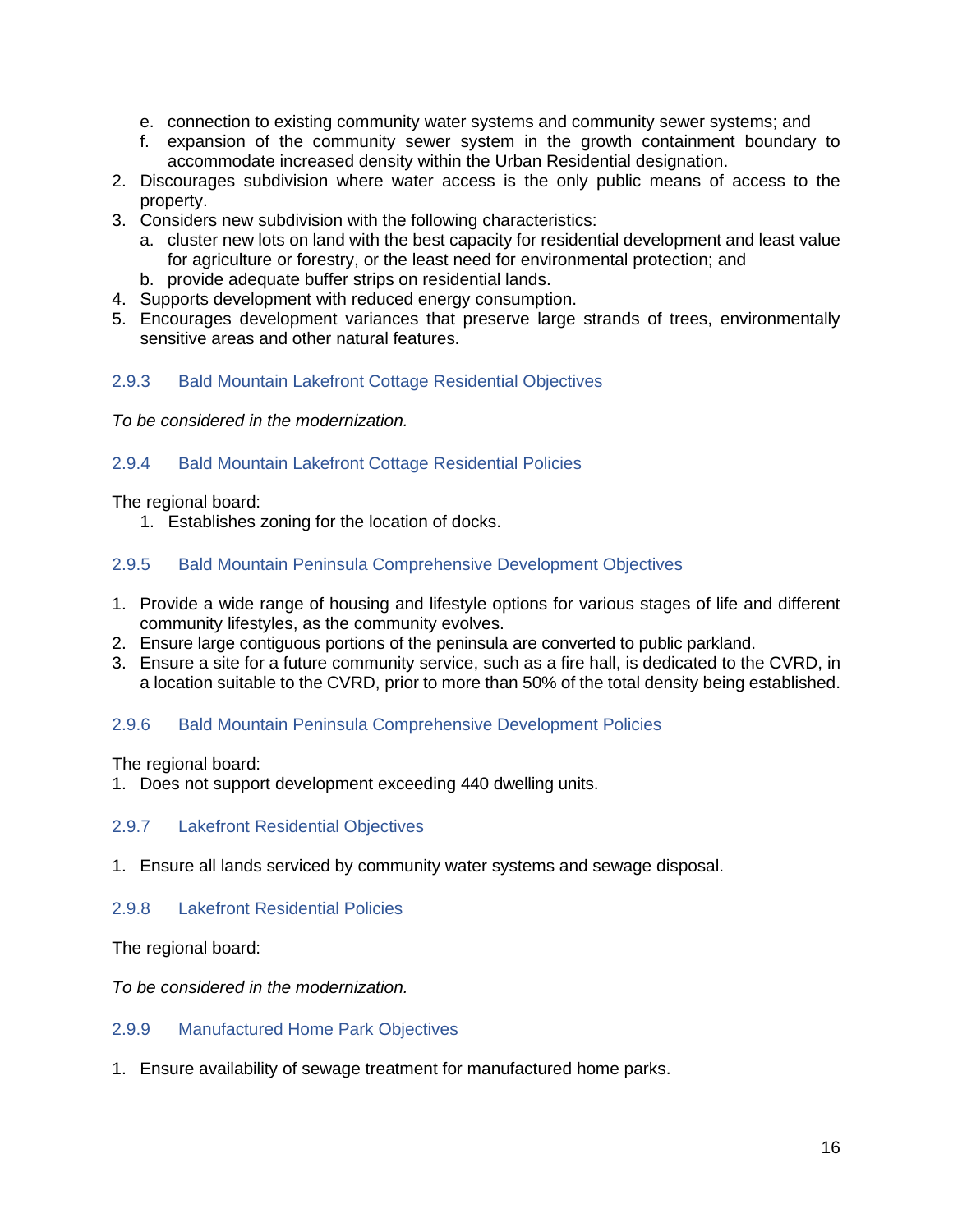# <span id="page-19-0"></span>2.9.10 Manufactured Home Park Policies

The regional board:

1. Encourages adequate arrangement for the relocation of tenants, including within the new development, where redevelopment of a manufactured home park is contemplated.

The following will be considered in the modernization:

<span id="page-19-1"></span>2.9.11 Urban Residential Objectives

*To be considered in the modernization.*

<span id="page-19-2"></span>2.9.12 Urban Residential Policies

*To be considered in the modernization.*

<span id="page-19-3"></span>2.9.13 Residential A Objectives

*To be considered in the modernization.*

<span id="page-19-4"></span>2.9.14 Residential A Policies

*To be considered in the modernization.*

<span id="page-19-5"></span>2.9.15 Residential B Objectives

*To be considered in the modernization.*

<span id="page-19-6"></span>2.9.16 Residential B Policies

*To be considered in the modernization.*

<span id="page-19-7"></span>2.9.17 Residential C Objectives

*To be considered in the modernization.*

<span id="page-19-8"></span>2.9.18 Residential C Policies

*To be considered in the modernization.*

<span id="page-19-9"></span>2.9.19 Residential D Objectives

*To be considered in the modernization.*

<span id="page-19-10"></span>2.9.20 Residential D Policies

*To be considered in the modernization.*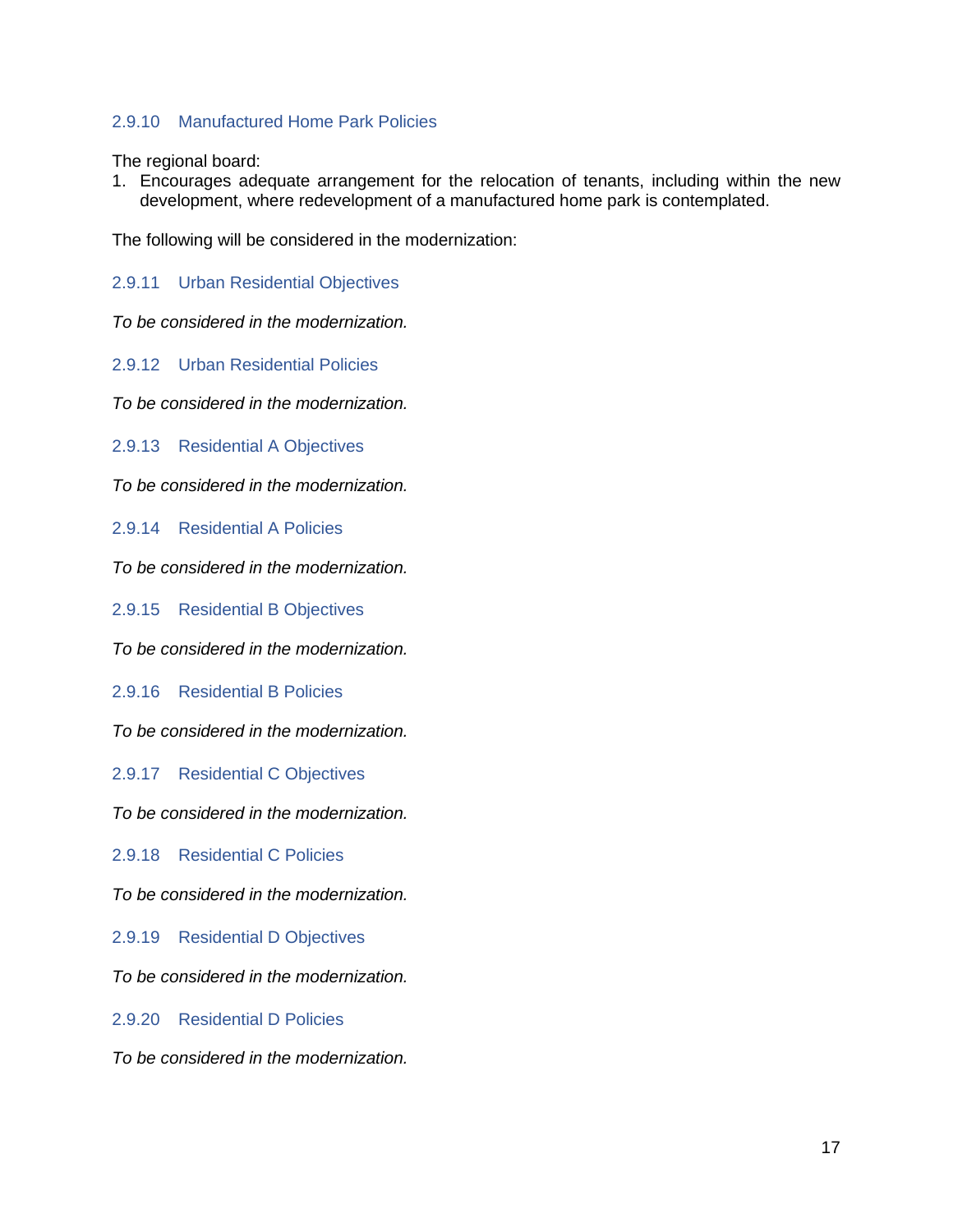### <span id="page-20-0"></span>2.9.21 Residential E Objectives

*To be considered in the modernization.*

<span id="page-20-1"></span>2.9.22 Residential E Policies

*To be considered in the modernization.*

<span id="page-20-2"></span>2.9.23 Suburban Residential Objectives

*To be considered in the modernization.*

<span id="page-20-3"></span>2.9.24 Suburban Residential Policies

*To be considered in the modernization.*

<span id="page-20-4"></span>2.9.25 Village Core Objectives

1. Provide a walkable pedestrian-oriented area within which people will be encouraged to live, work, shop, assemble, socialize and recreate.

### <span id="page-20-5"></span>2.9.26 Village Core Policies

*To be considered in the modernization.*

### <span id="page-20-6"></span>**2.10 Settlement Nodes**

#### Settlement Nodes

See Growth Containment Boundary and Village Residential Objectives and Policies. The regional centre of Lake Cowichan is adjacent to the plan area. The growth containment area is a Rural Centre.

#### <span id="page-20-7"></span>**2.11 Roads and Servicing**

Specific layout of subdivisions and the road connections within the subdivision are approved by the Provincial Approving Officer of the Ministry of Transportation and Infrastructure as each subdivision phase is approved.

The transportation objectives and policies are intended to improve transportation and land use planning. See the OCP for Servicing.

All of the Youbou area is served by a CVRD water system with substantial surplus capacity. A small CVRD sewer service serves the Creekside development at the East end of Youbou in electoral area I. The system is underloaded and could provide for additional connections. Additional ground disposal capacity was also acquired, so further expansion is possible but would require expansion of the treatment works.

The Woodland Shores development continues growing with regular phases. The CVRD water and sewer service areas are under the title of "Bald Mountain". Water treatment and storage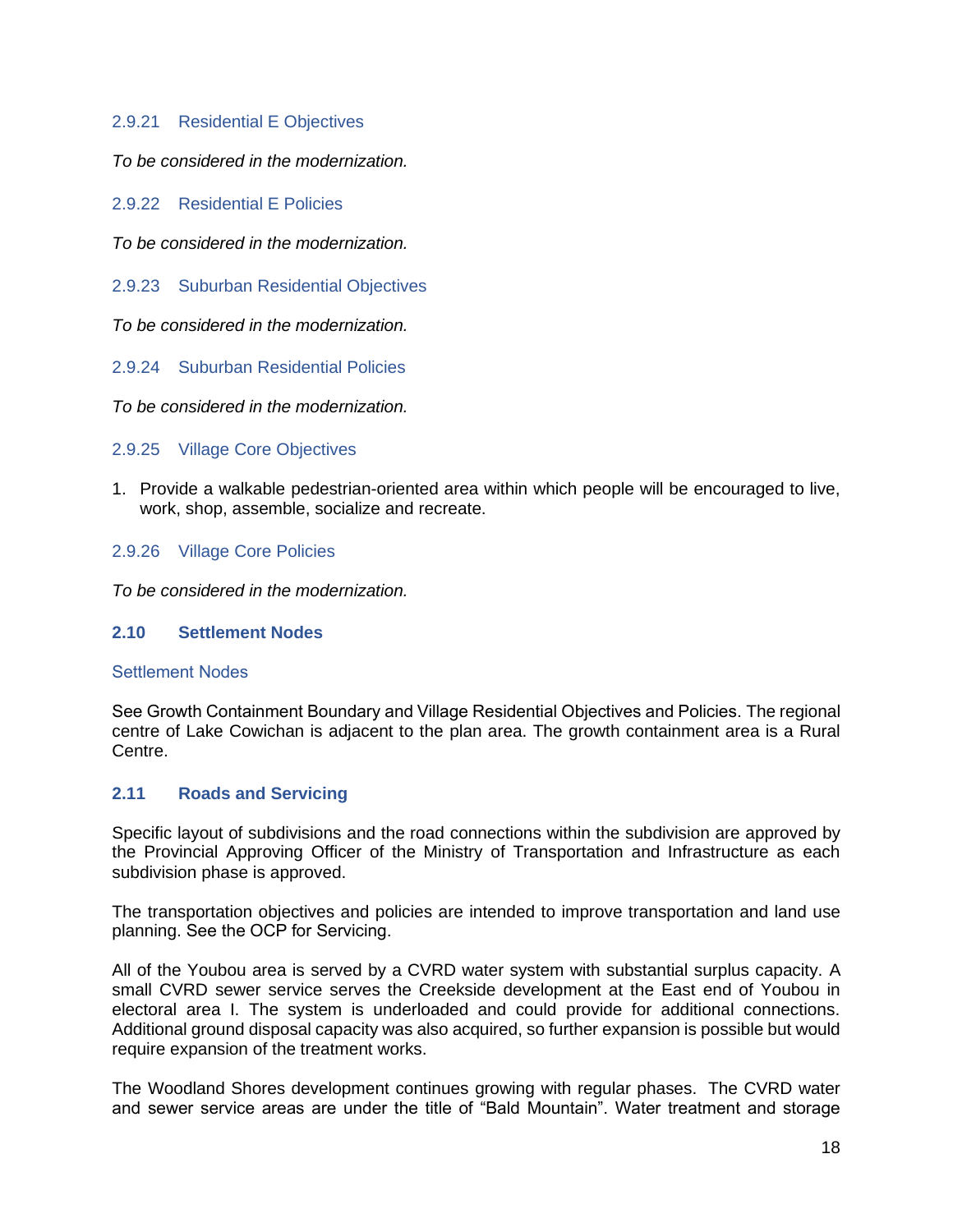infrastructure including water supply wells are in place to provide capacity through to build out. The sewer system is adequate currently but will require more works in future. Onsite effluent disposal capacity has been proved out for the whole development. Additional odour control equipment are currently being investigated.

Substantial highway improvement projects may be required in the plan area, as recreational uses and population levels are anticipated to increase steadily over the next ten years. The policies included in this section are intended to respond to the concerns raised by residents and property owners as well as to address overall transportation and access concerns.

For the purposes of this plan, there are two categories of roads: major network roads and local roads. Youbou Road, North Shore Road and Meade Creek Road are considered major network roads, as they provide for access between communities. Roads providing access to individual properties are called local roads. Public roadways in the plan area, including the construction, upgrade and maintenance of the transportation system, are under the jurisdiction of the provincial Ministry of Transportation and Infrastructure. Many board policies related to transportation issues are therefore recommendations.

# <span id="page-21-0"></span>2.11.1 Roads and Servicing Objectives

- 1. Maintain major network roads to the highest standard.
- 2. Upgrade forestry roads along the north side of Cowichan Lake to include extra wide shoulders, wider traffic lanes and passing lanes.
- 3. Investigate the feasibility of an upper level bypass around Youbou.
- 4. Ask the Ministry of Transportation and Infrastructure to improve the safety and aesthetics of Youbou by culverting ditches.
- 5. Encourage transit investment to better connect the plan area with Duncan and Lake Cowichan.
- 6. Encourage the Ministry of Transportation and Infrastructure to identify and provide beach access points for the benefit of the community. (Road ends that front on Cowichan Lake should remain open for the public subject to environmental and engineering constraints, and the provision of reasonable pedestrian accesses will be encouraged.)
- 7. Provide additional public beach areas and boat launch facilities.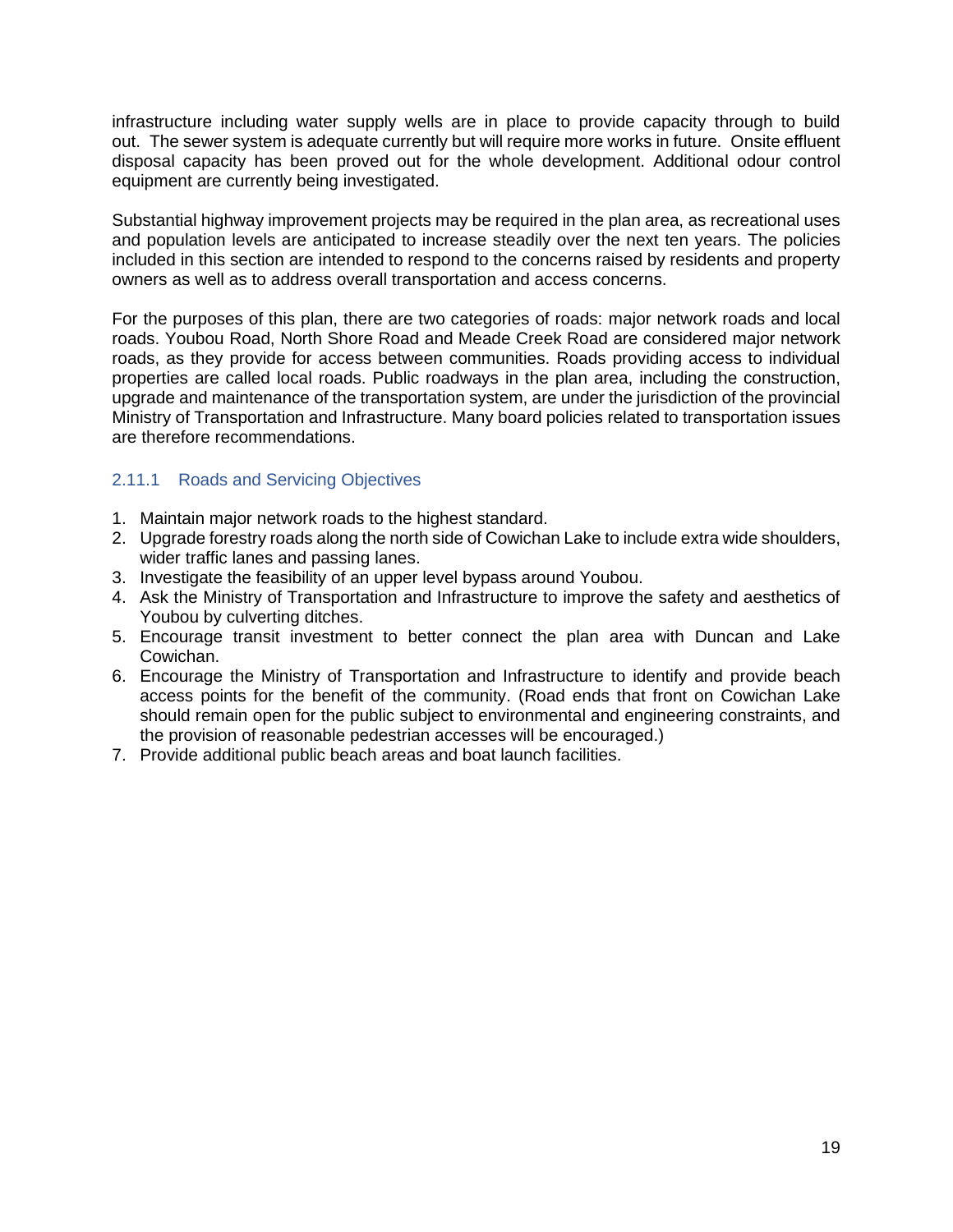# <span id="page-22-0"></span>2.11.2 Roads and Servicing Policies

The regional board:

- 1. Considers the following hierarchy of roads:
	- a. major network roads: North Shore Road, Meade Creek Road, Youbou Road; and
	- b. local roads: all other roads.
- 2. Discourages creation of residential lots fronting onto a major network road.
- 3. Supports retention of abandoned railways.
- 4. Supports considering lands designated as public utility for sewage treatment and disposal.

### <span id="page-22-1"></span>**2.12 Heritage**

#### **Heritage**

There are currently no designations in area I.

In recognition of the Cowichan Valley's rich historical and cultural resources, the CVRD Board established heritage conservation as a service to electoral areas in 1999 and a Community Heritage Register (CHR) in 2009. The intent of the heritage program is to promote public awareness of community heritage values and to support heritage conservation and heritage tourism initiatives. The CVRD is committed to heritage conservation by documenting significant historic places on the Community Heritage Register.

It is an objective that the CVRD will implement the Community Heritage Register of buildings, structures, cemeteries, landscape features, sites and objects. At the time of adoption of this OCP, there is one historic site registered and two sites listed for consideration:

- 1. Registered
	- Youbou Community Hall
- 2. Statement of Significance
	- Youbou Church
- 3. For consideration
	- Bald Mountain Peninsula
	- Mile 77 Park

#### <span id="page-22-2"></span>2.12.1 Heritage Objectives

1. Identify heritage registry and designation buildings and properties.

### <span id="page-22-3"></span>2.12.2 Heritage Policies

The regional board:

- 1. Consider designation approval for the Bald Mountain Peninsula, Mile 77 Park and Youbou church.
- 2. Considers reapplication of refused designations after a period of 12 months.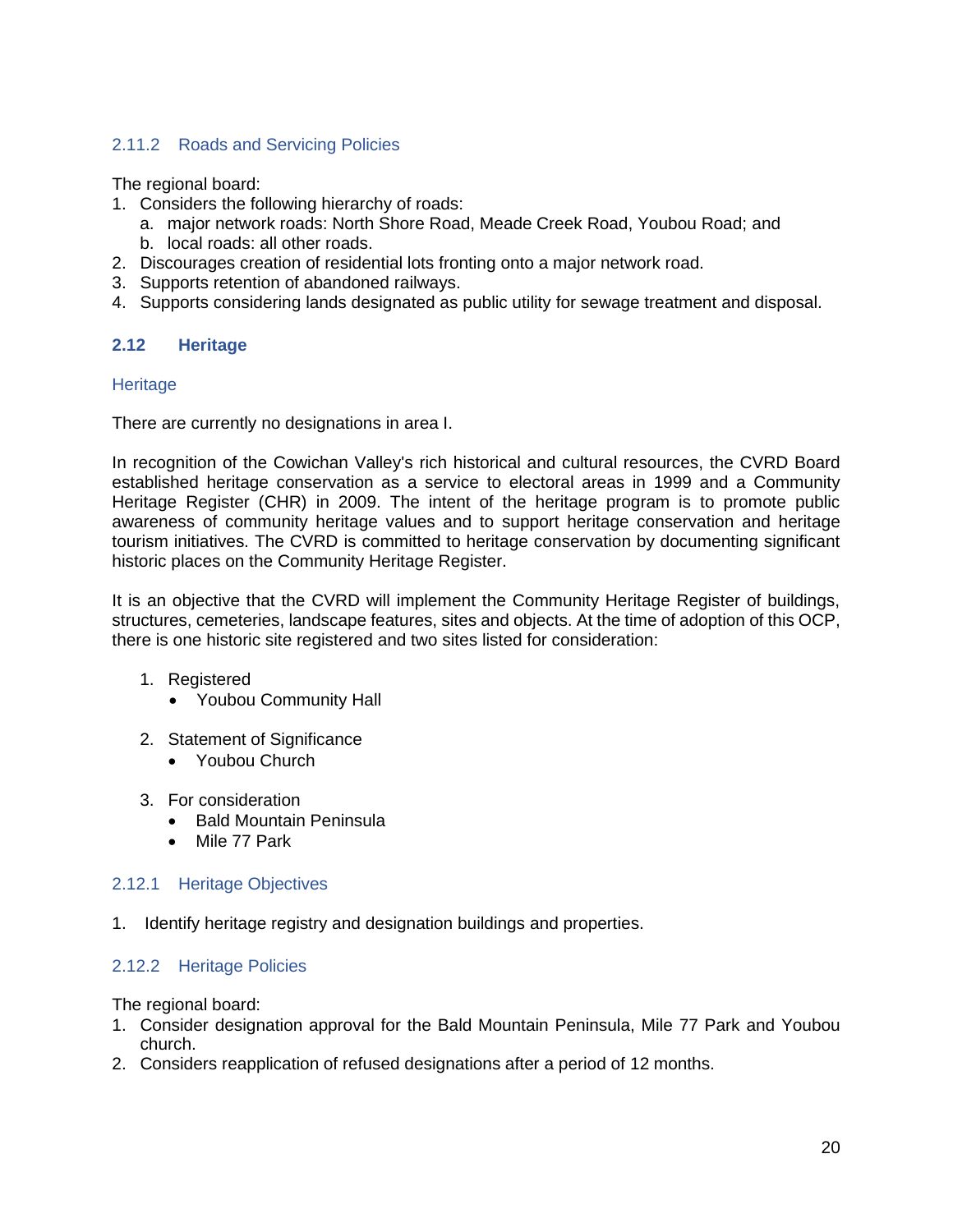# <span id="page-23-0"></span>**PART 3 IMPLEMENTATION AND EVALUATION**

### <span id="page-23-1"></span>**3.1 Monitoring and Review of the Plan**

*To be considered with the modernization*.

### <span id="page-23-2"></span>**3.2 Performance Measures**

This section provides a means by which to measure the success of the OCP in terms of the objectives and policies of this plan. The land use inventory statistics will outline the amount of land within the plan area. The current amount of land within the growth containment boundary (shown on Schedule G, GI Growth Management Concept – Area I) is 869 ha (2,147 ac) while the amount outside the growth containment boundary is 49,663 ha (122,179 ac). The total land area is approximately 50,531 ha (124,866 ac), designated as follows:

#### A. *Renewable Resource – Agriculture*

The current amount of land designated for Renewable Resource – Agriculture use is 0 ha (0 ac), or 0% of the plan area.

#### B. *Renewable Resource – Forestry*

The current amount of land designated for Renewable Resource – Forestry use is approximately 49,094 ha (121,314 ac), or 97.16% of the plan area.

#### C. *Industrial*

The current amount of land designated for Industrial use is approximately 80 ha (197 ac), or 0.16% of the plan area.

#### D. *Institutional*

The current amount of land designated for Institutional use is approximately 60 ha (149 ac), or 0.12% of the plan area.

### E. *Parks*

The current amount of land designated as Parks is approximately 589 ha (1,457 ac), or 1.17% of the plan area.

#### F. *Freshwater*

The current amount of the plan area designated as Freshwater is approximately 4,032 ha (9,964 ac).

#### G. *Marine*

The current amount of the plan area designated as Marine area is 0 ha (0 ac).

#### H. *Commercial*

The current amount of land designated for Commercial use is approximately 51 ha (125 ac), or 0.10% of the plan area.

#### I. *Residential*

The current amount of land designated for Residential use is approximately 657 ha (1,624 ac), or 1.30% of the plan area.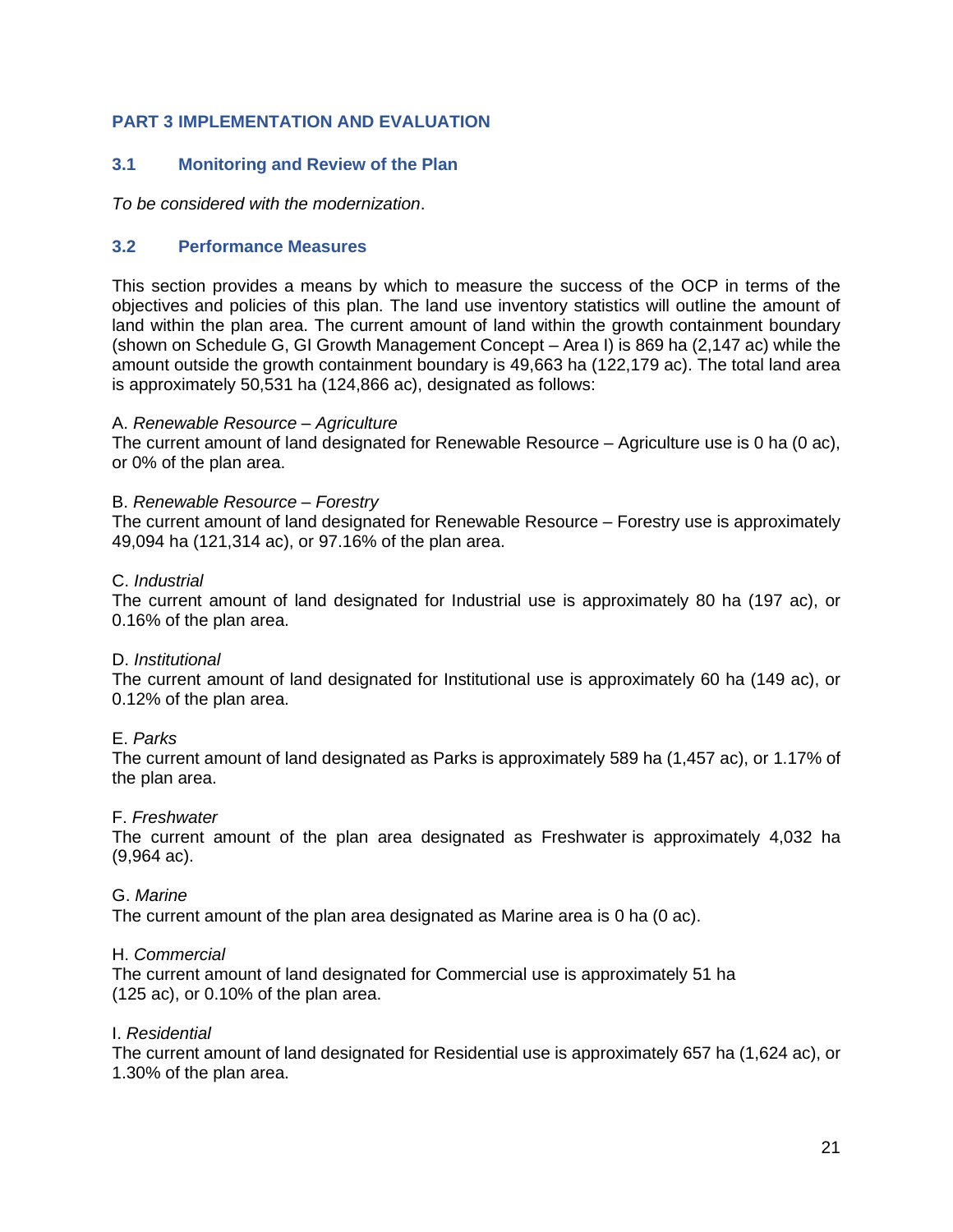# J. *Railway Transportation*

The current amount of land designated for Railway Transportation use is approximately 0 ha (0 ac), or 0% of the plan area.

# K. *Growth Containment Boundary*

The current amount of land in the growth containment boundary is approximately 869 ha (2,147 ac), or 1.72% of the plan area.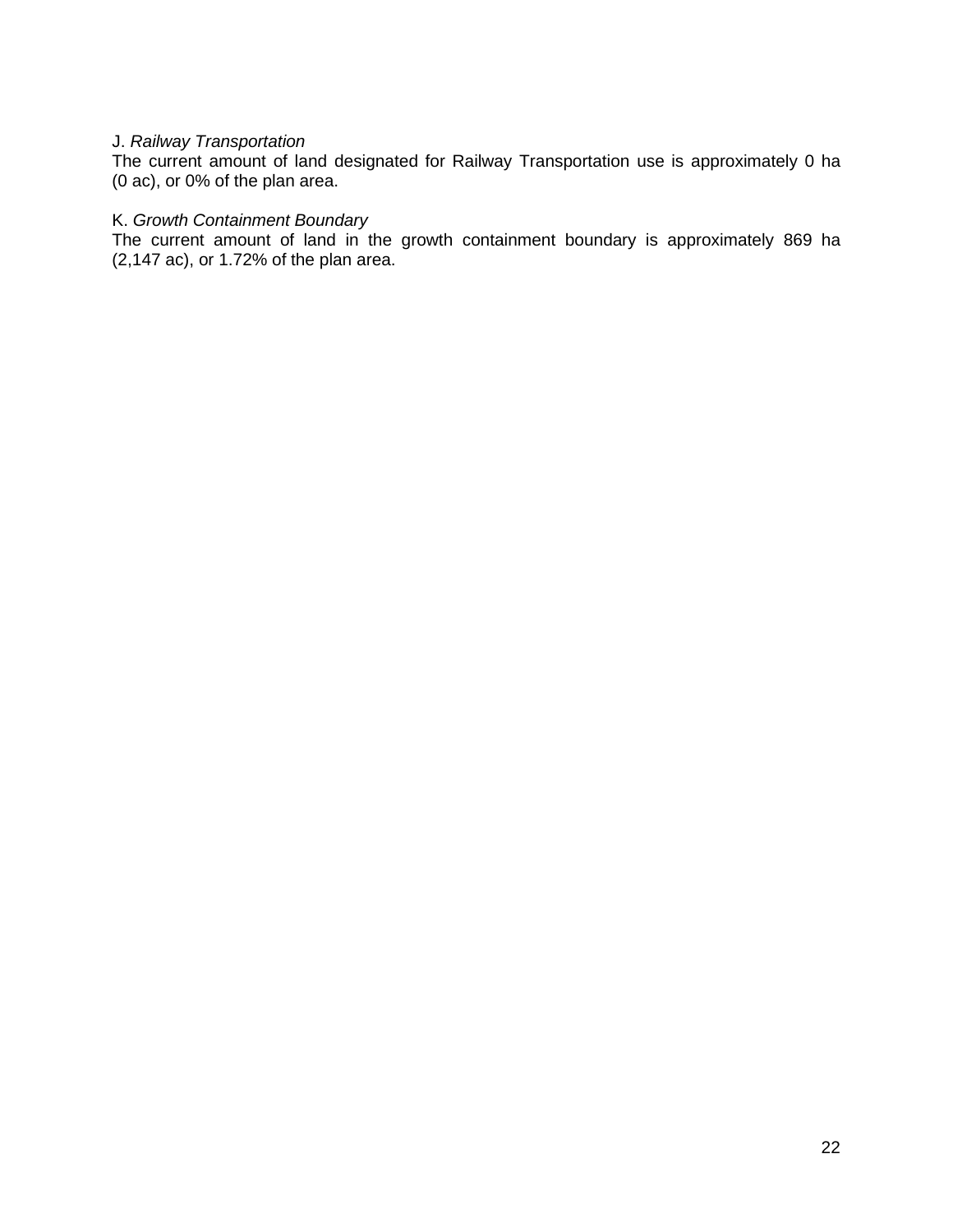# Table 3-1 Regional Performance Measures

| Electoral Area I - Youbou/Meade Creek Local Area Plan |                 |                   |                                      |                 |                       |                                        |
|-------------------------------------------------------|-----------------|-------------------|--------------------------------------|-----------------|-----------------------|----------------------------------------|
| <b>Land Use Designations</b>                          |                 | <b>Rural Area</b> | <b>Rural Area</b><br>% of Local Plan |                 | <b>Youbou Village</b> | <b>Village Area</b><br>% of Local Plan |
|                                                       | <b>Hectares</b> | <b>Acres</b>      |                                      | <b>Hectares</b> | <b>Acres</b>          |                                        |
| Renewable Resource - Agriculture                      | 0               | $\mathbf 0$       | 0.00                                 | 0               | 0                     | 0.00 <sub>1</sub>                      |
| Renewable Resource - Forestry                         | 49,088          | 121,300           | 97.14                                | 5.945           | 15                    | 0.01                                   |
| Industrial                                            | 74              | 184               | 0.15                                 | 6               | 14                    | 0.01                                   |
| Institutional                                         | 46              | 113               | 0.09                                 | 14              | 35                    | 0.03                                   |
| <b>Parks</b>                                          | 433             | 1,071             | 0.86                                 | 156             | 386                   | 0.31                                   |
| Freshwater                                            | 4,032           | 9,964             |                                      | 0               | $\Omega$              |                                        |
| <b>Marine</b>                                         | 0               | $\overline{0}$    |                                      | 0               | $\Omega$              |                                        |
| Commercial                                            | 6               | 16                | 0.01                                 | 44              | 109                   | 0.09                                   |
| Residential                                           | 14              | 36                | 0.03                                 | 643             | 1,588                 | 1.27                                   |
| Railway Transportation                                | 0               | $\Omega$          | 0.00                                 | 0               | 0                     | 0.00                                   |
| <b>Total</b>                                          | 49,663          | 122,719           | 98.28                                | 869             | 2,147                 | 1.72                                   |

<span id="page-25-0"></span>

|                    | <b>Hectares</b> | <b>Acres</b> |
|--------------------|-----------------|--------------|
| Rural Area         | 49.663          | 122,719      |
| Village Area       | 869             | 2.147        |
| <b>Grand Total</b> | 50.531          | 124,866      |

1. When calculating the land use designations, land within the ALR is included in the designation within which it sits.

2. In the plan area, there is no land within the ALR.

3. In the plan area, the total amount of land within the growth containment boundary is approximately 869 ha, or 1.72%.

4. In calculating the total plan areas and percentages, Marine and Freshwater were not included.